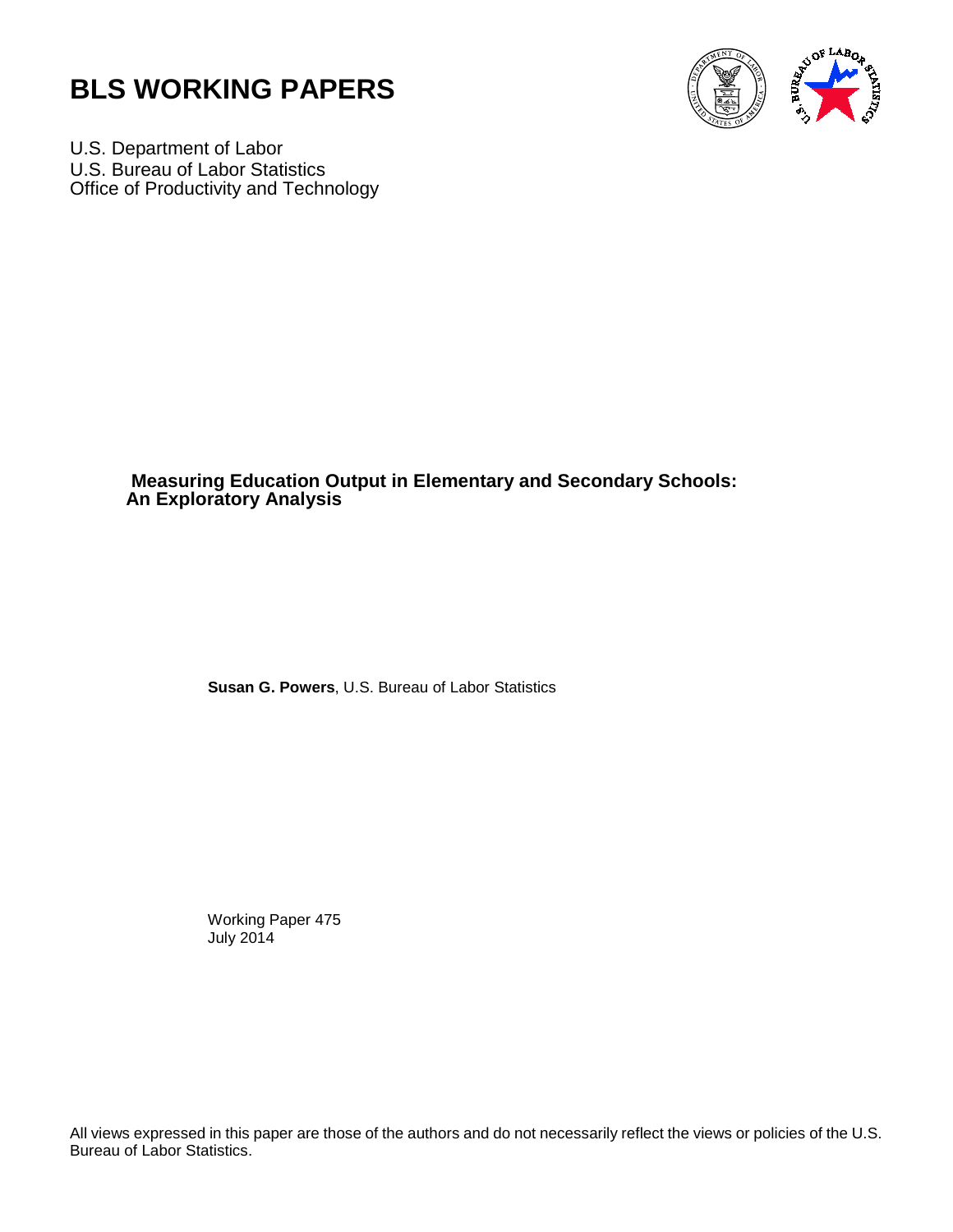# Measuring Education Output in Elementary and Secondary Schools: An Exploratory Analysis

Susan G. Powers August 26, 2012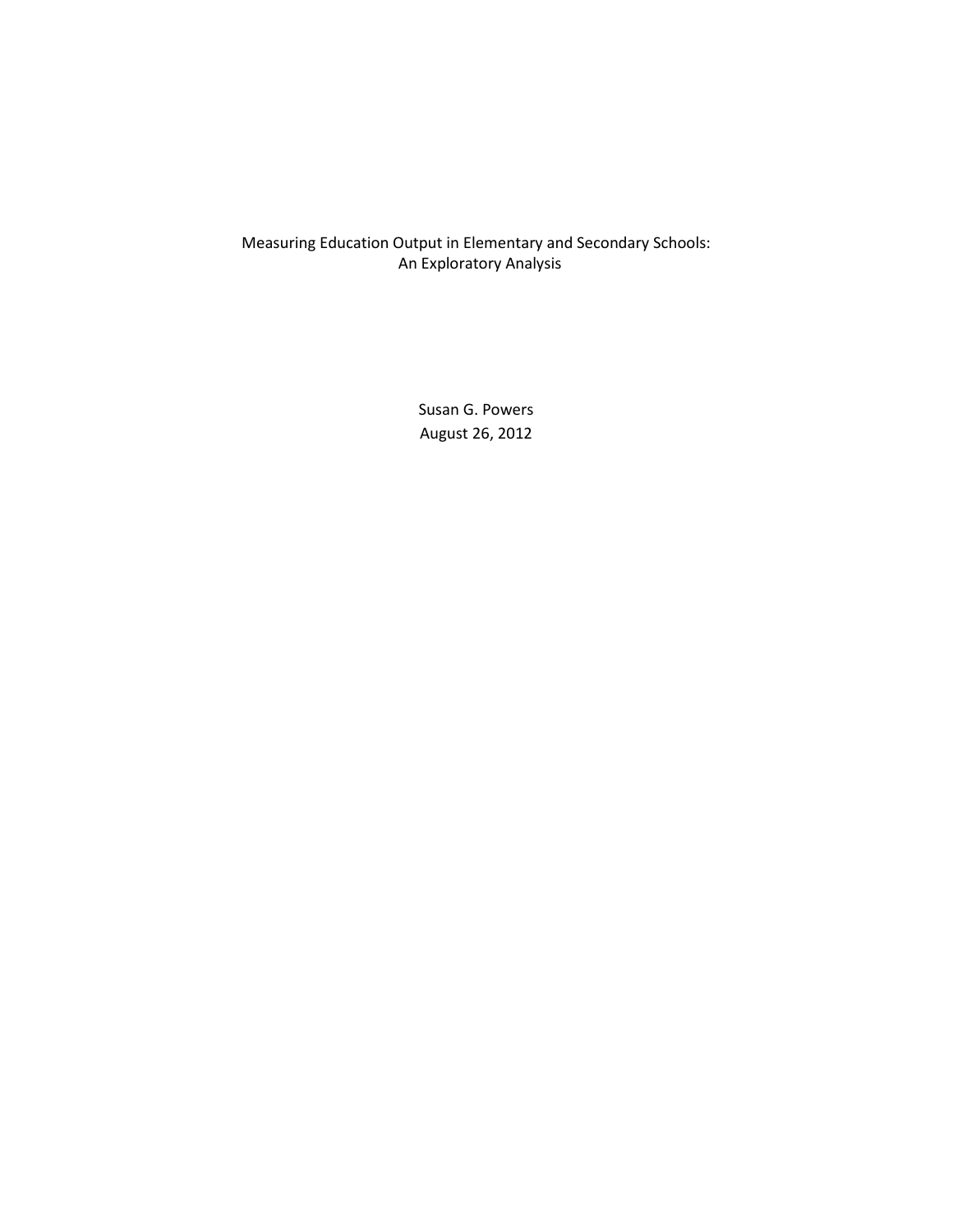Education services in the United States are provided by a mixture of public and private organizations and include both non-profit and for-profit entities. Measuring education output evokes all of the usual measurement issues arising with service outputs, further complicated by production in nonmarket situations.

The Office of Productivity and Technology (OPT) Division of Industry Productivity Services (DIPS) is mandated to produce measures of productivity for detailed industries. Historically this program has focused on providing complete coverage of the manufacturing industries with additional coverage of service industries as permitted by availability of high quality data and related measurement methodologies. Recent years have seen an expansion in service sector data and a broadening of output measurement methodologies to address various features of service sector industries, such as provision of difficult- to- measure services in nonmarket settings.

This paper presents exploratory research, conducted in conjunction with OPT's Division of Industry Productivity Services, towards developing a measure of education output for a particular industry in NAICS 61, Education Services: NAICS 611110, Elementary and Secondary Schools. One of the major industries in this sector, Elementary and Secondary Schools includes "establishments primarily engaged in furnishing academic courses and associated course work that comprise a basic preparatory education. A basic preparatory education ordinarily constitutes kindergarten through 12th grade. This industry includes school boards and school districts."[1](#page-2-0)

## *I. Industry Background*

#### *A. Elementary and Secondary Education Providers*

Educational services for elementary and secondary school age students are provided in a variety of venues, including traditional public schools, charter schools, and private schools. For the school year 2007-08, a total of 132,656 elementary and secondary schools existed in the United States. Of these,

<span id="page-2-0"></span> $1$  Bureau of the Census, 2002, 2007 NAICS definition for NAICS 611110.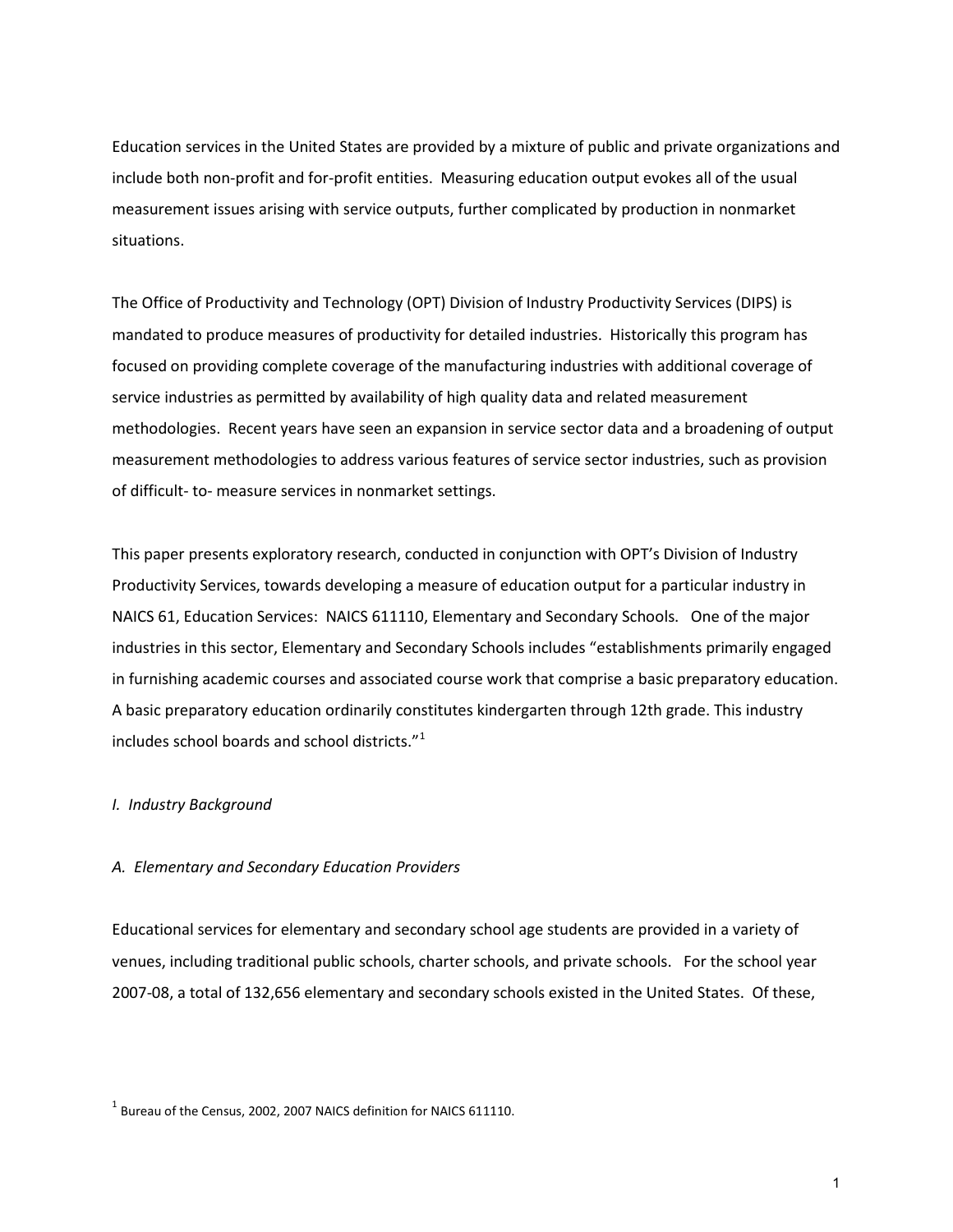98,916 were public schools and 33,740 were private.<sup>[2](#page-3-0)</sup> Over half of these schools (54%) were elementary schools, 27% were secondary schools, and 19% were combined elementary-secondary schools in 2007-08.

## *Public Schools*

Historically, the US public school system has been the responsibility of local school districts and states. All states except Hawaii have a two-tiered public school system, with a state department of education which sets general requirements and a local school board which manages school district level decisions. By state legislative enactment, school boards are delegated power and authority to develop policies, rules, and regulations to control the operation of the schools, including system organization, school site location, school finance, equipment purchase, staffing, attendance, curriculum, extracurricular activities, and other functions essential to the day-to-day operation of schools within the district's boundaries. Boards may also be authorized by the state legislature to levy taxes, invest resources, initiate eminent domain proceedings, acquire land, and assume bonded indebtedness.<sup>[3](#page-3-1)</sup>

In addition, the federal government has, through legislation, established various guidelines and standards over the years which must be complied with in order for states to receive federal funds for education. Public schools are also subject to state and federal educational testing requirements.

Public schools include both traditional public schools and charter schools. Charter schools are public schools operating under a contract with the school district in which they exist, which specifies how the school will be managed and performance and financial criteria to be met for renewal of the contract. Charter schools must meet all state educational requirements. The number of charter schools in the US increased from 1500 in 1999-00 to 4400 in 2007-08, or 5% of all public schools. Most charter schools are run by non-profit charter management organizations (CMO's) with a few managed by for-profit education management organizations (EMO's).<sup>[4](#page-3-2)</sup>

<span id="page-3-0"></span><sup>2</sup> SOURCE: U.S. Department of Education, National Center for Education Statistics. (2010). *Digest of Education Statistics, 2009* (NCES 2010-013), <u>Chapter 2</u>.<br><sup>3</sup> [School Boards - RESPONSIBILITIES DUTIES DECISION-MAKING AND LEGAL BASIS FOR LOCAL SCHOOL BOARD POWERS -](http://education.stateuniversity.com/pages/2391/School-Boards.html#ixzz17YPWJpV6)

<span id="page-3-1"></span>[Education, Public, System, National, Educational, and Schools](http://education.stateuniversity.com/pages/2391/School-Boards.html#ixzz17YPWJpV6) [http://education.stateuniversity.com/pages/2391/School-](http://education.stateuniversity.com/pages/2391/School-Boards.html#ixzz17YPWJpV6)[Boards.html#ixzz17YPWJpV6](http://education.stateuniversity.com/pages/2391/School-Boards.html#ixzz17YPWJpV6)

<span id="page-3-2"></span><sup>4</sup> Non-profit charter management organizations use public funds to develop schools and programs. For-profit education management organizations are firms that, for a certain fee, usually calculated on the basis of per student costs, will manage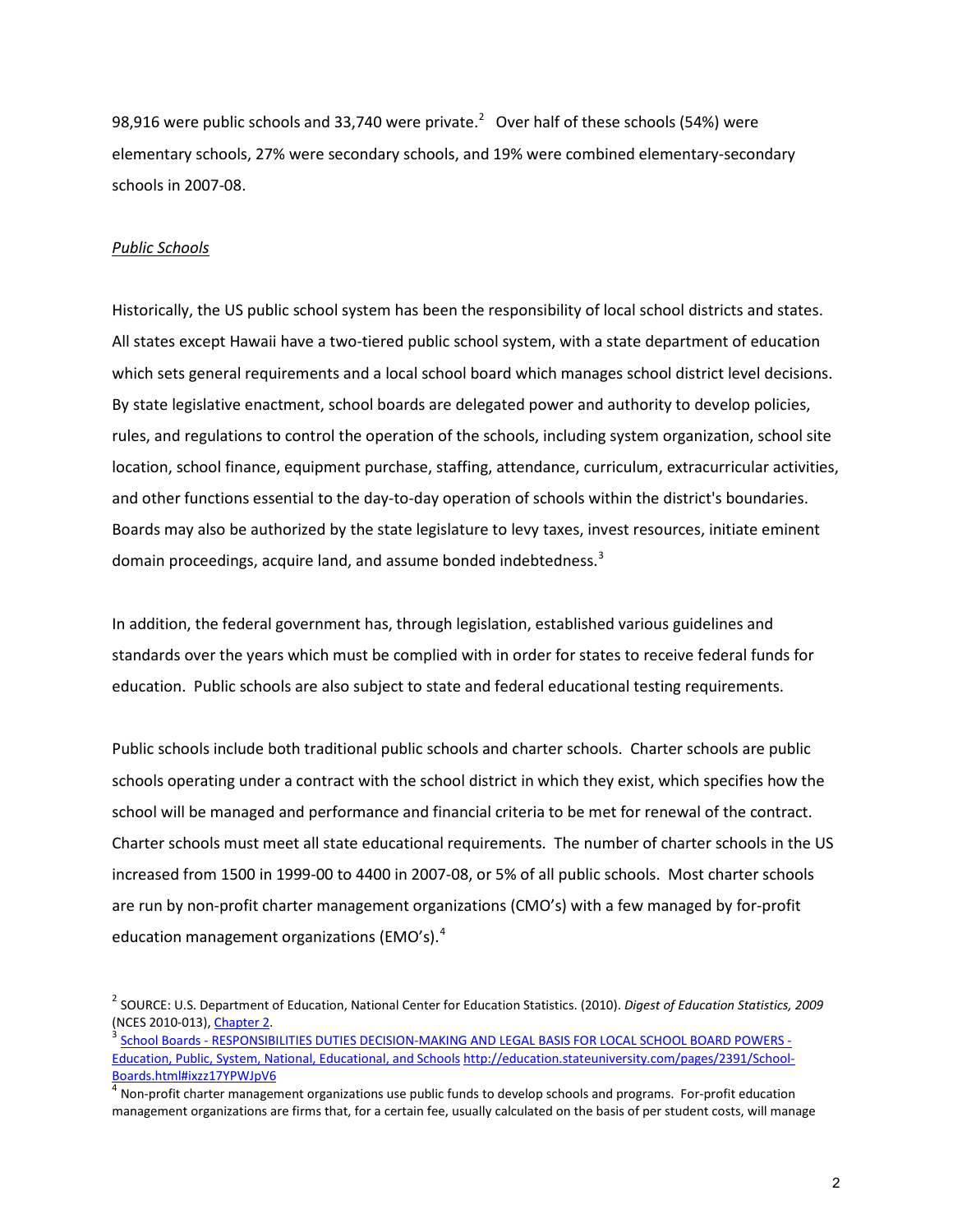Public providers of elementary and secondary educational services were overseen by 17,775 operating local educational agencies in 2007-08.<sup>[5](#page-4-0)</sup> These agencies included 13,924 regular school districts, responsible for educating students residing within their jurisdictions; 1,399 administrative or service agencies that provide services to school districts; 2,012 independent charter agencies in which all associated schools are charter schools, and 440 agencies operated by the state or some other agencies.<sup>[6](#page-4-1)</sup>

These local educational agencies served about 49.2 million students, with 48.2 million attending public schools in regular school districts; 212,000 students were enrolled in schools overseen by administrative or service agencies; 699,000 students were enrolled in charter schools overseen by independent charter agencies; and 89,000 were enrolled in schools overseen by state and federal-operated and other types of agencies.<sup>[7](#page-4-2)</sup>

Between 1985 and 2009, there was a 29 percent increase in public elementary (defined as pre-k through grade 8) school enrollment and a 20 percent increase in public secondary school enrollment. Enrollment in kindergarten through  $8<sup>th</sup>$  $8<sup>th</sup>$  grade increased by 23 percent over the 1985 to 2007 period.<sup>8</sup>

Average enrollment in public elementary schools was 469; average enrollment in public secondary schools was 706; and average enrollment in public secondary schools excluding alternative schools, special education schools and vocational schools was 816, for the 2007-08 school year.<sup>[9](#page-4-4)</sup>

Of all regular school districts, 76.3% or 10,625 operating school districts were "unified", and responsible for grades pre-kindergarten through 12<sup>th</sup> grade. The terms "elementary" and "secondary" when used in describing schools have no universally agreed upon definition. The US Department of Education defines

and operate schools receiving public funds, and provide a stipulated set of instructional services. For-profit education management organizations emerged in the early 1990s in reaction to rising interest in market-based school reforms. Since 1997-98, when 14 EMO's existed, the number of EMO's has increased to 95 with the largest growth in smaller size firms. Most of the managed schools are primary schools, and 95% are charter schools. EMO's operate in 31 states with the largest number of both firms and managed schools in Michigan.

<span id="page-4-0"></span><sup>&</sup>lt;sup>5</sup>Numbers and Types of Public Elementary and Secondary Local Education Agencies from the Common Core of Data: School Year 2007–08, OCTOBER 2009, Chen-Su Chen, National Center for Education Statistics, NCES 2010-306. The Common Core of Data includes the 50 states, the District of Columbia, Department of Defense Dependent Schools (domestic and overseas), Bureau of Indian Education, Puerto Rico, and the four other jurisdictions of American Samoa, Commonwealth of the Northern Mariana Islands, Guam, and the US Virgin Islands.

<span id="page-4-1"></span> $<sup>6</sup>$  Ibid, p.3.</sup>

<span id="page-4-2"></span> $<sup>7</sup>$  Ibid.</sup>

<span id="page-4-3"></span> $^8$  Digest of Education Statistics, 2009, page 1.

<span id="page-4-4"></span><sup>&</sup>lt;sup>9</sup> Digest of Education Statistics, 2009, Table 94.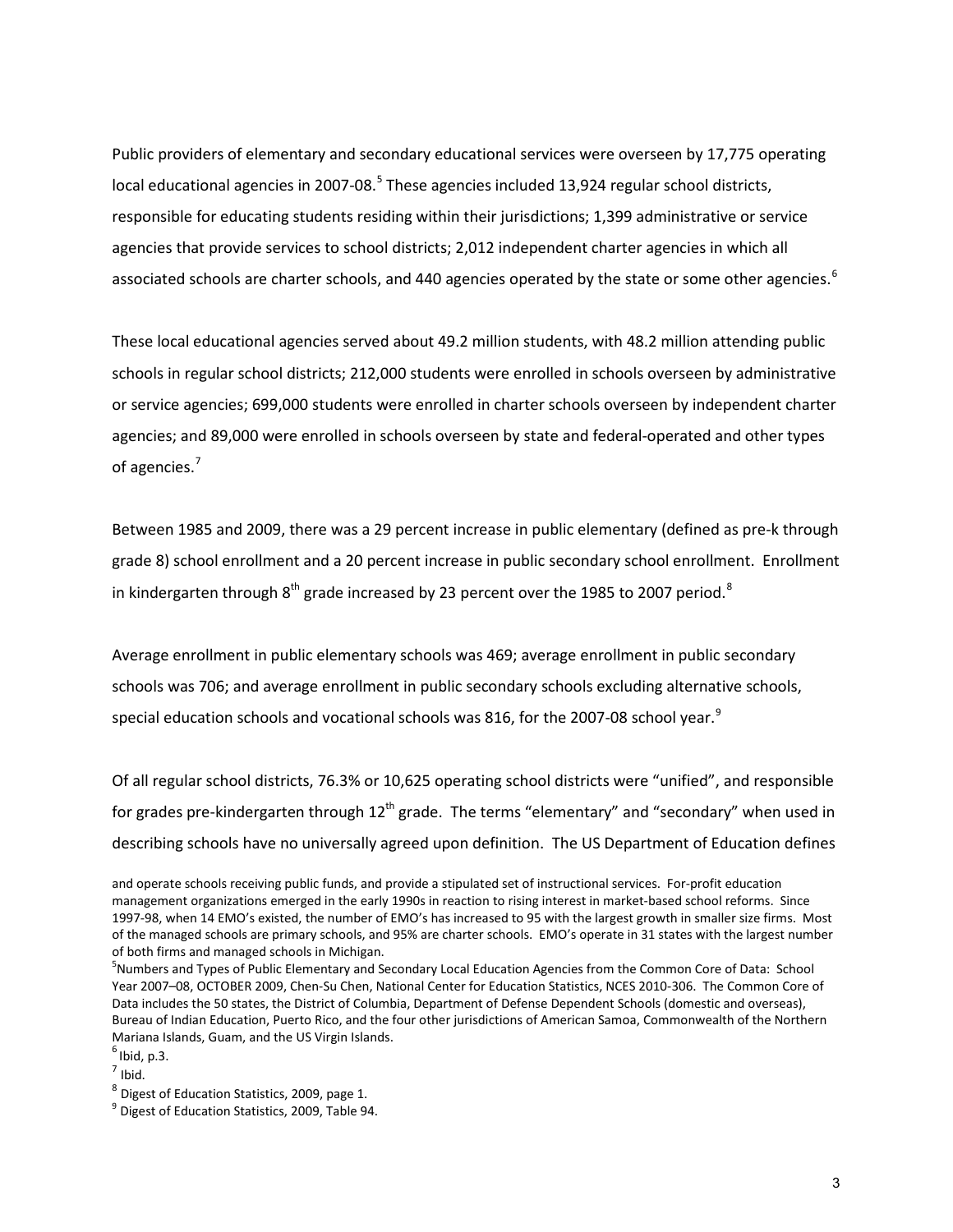the 2,560 school districts serving grades pre-kindergarten, kindergarten or higher including grade 9 as elementary school districts and the 468 school districts with a low grade of 7 or higher and a high grade of 12 as secondary school districts. The remaining 271 school districts serve some other combination of grades.[10](#page-5-0)

7,608 school districts were in a rural location, 2,760 were suburban, 2,516 were town locales, and 761 were city locales. 27 of the 13,924 school districts enrolled 100,000 or more students; 909 school districts enrolled fewer than 100 students. $^{11}$  $^{11}$  $^{11}$ 

## *Private Schools*

According to the NCES Private School Survey for 2009-10, 33,366 private schools enrolling 4,700,119 students existed in the United States in the fall of 2009.<sup>[12](#page-5-2)</sup> 21,425 of these private schools were elementary schools; 2,776 were secondary schools; and 9,165 were combined elementary and secondary schools.<sup>13</sup> Of the 33,366 private schools, 10,635 are nonsectarian and 22,731 are religious affiliated. While the majority of private schools have a regular elementary and secondary program emphasis; 2,653 are Montessori schools; 917 have a special program emphasis such as performing arts or language immersion; 1,779 have a special education program emphasis; 1,327 are alternative schools; and 4,122 have an early childhood education program emphasis. $14$ 

Average enrollment for regular elementary private schools was 148.4; for regular secondary private schools average enrollment was 362.0; and for combined elementary/secondary private schools average enrollment was 213.7.<sup>[15](#page-5-5)</sup>

Private schools served 10% of elementary and secondary students in the United States in 2009-2010. The vast majority of private schools are non-profits, with only a very small number of for-profit

<span id="page-5-3"></span>

<span id="page-5-4"></span>

<span id="page-5-0"></span> $^{10}$  Numbers and Types of Public Elementary and Secondary Local Education Agencies from the Common Core of Data: School Year 2007–08, OCTOBER 2009, Chen-Su Chen, National Center for Education Statistics, NCES 2010-306, p. 3. 11 Ibid.

<span id="page-5-2"></span><span id="page-5-1"></span><sup>&</sup>lt;sup>12</sup> Characteristics of Private Schools in the United States: Results From the 2009–10 Private School Universe Survey, Table 1, Number and percentage distribution of private schools, students, and full-time equivalent (FTE) teachers, by selected characteristics: United States, 2009–10, p. 6.<br><sup>13</sup> Ibid.<br><sup>14</sup> Ibid. 15<br><sup>15</sup>National Center for Education Statistics, Private School Survey, Table 7. Average private school size, by school level and

<span id="page-5-5"></span>selected characteristics: United States, 2009-10.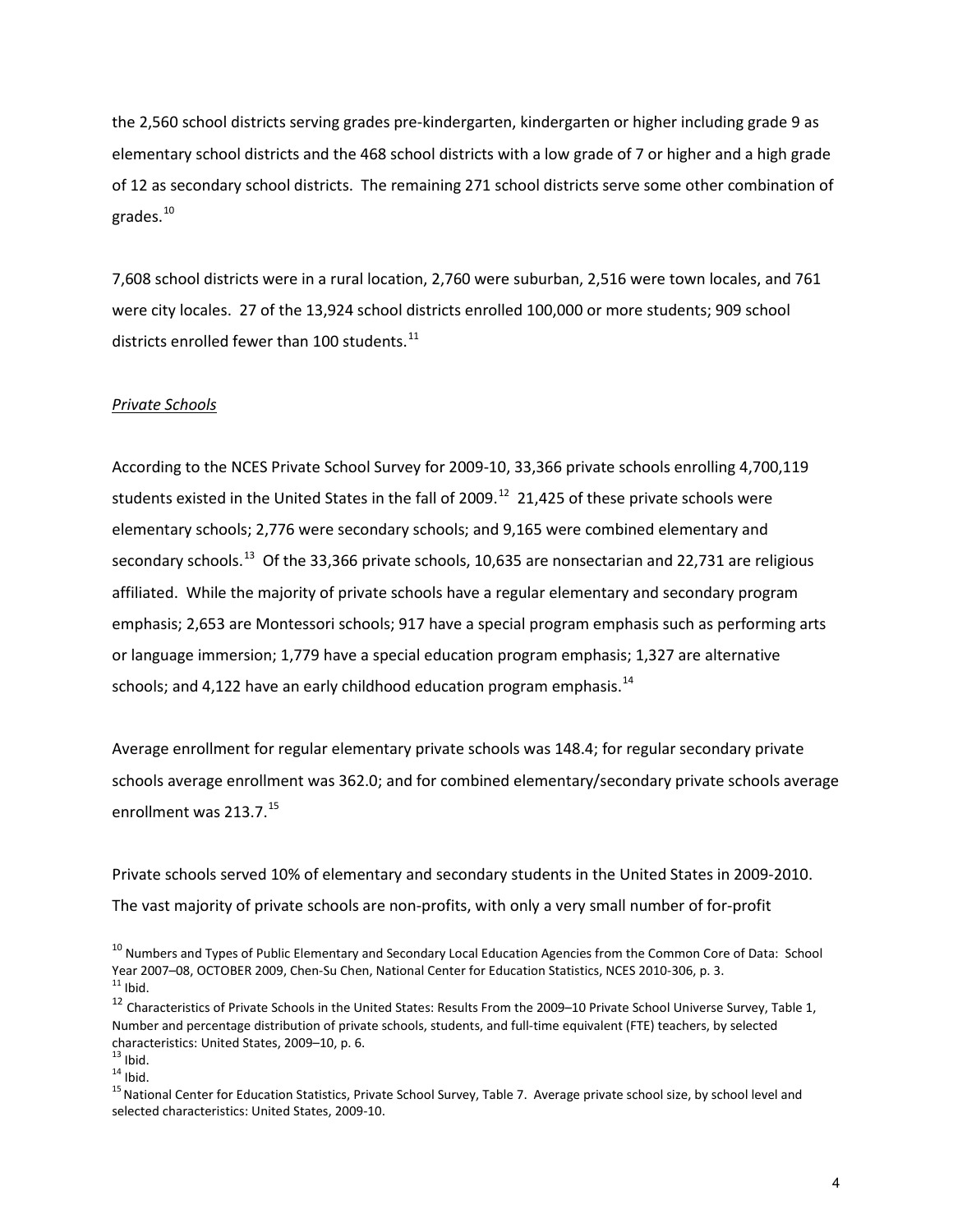elementary and secondary schools. Most for-profit elementary and secondary schools are a result of the movement towards Education Management Organizations (EMO's) beginning in the 1990's. In 2000, the US had about 200 for-profit elementary and secondary schools serving roughly 100,000 of 53 million students in grades K-12. Although nominally "for-profit" organizations, few of these schools are in fact profitable. [16](#page-6-0)

Private schools must observe federal, state and local laws such as annual reports to the Internal Revenue Service (IRS), maintenance of state-required attendance, curriculum and safety records and reports, and compliance with local building, fire and sanitation codes.<sup>[17](#page-6-1)</sup> Private schools may receive federal funds under three programs: federal breakfast and lunch programs through the National School Lunch Program, Individuals with Disabilities Education Act Grants, and Title I Funds for Supplemental Education. Private schools seeking to participate in these federally funded educational programs must meet the applicable federal requirements.

Private schools often are accredited by various accrediting agencies, such as regional accrediting associations (for example, Middle States Association), Independent School Associations (for example, Association of Independent Schools of New England), or national accrediting associations (such as National Christian School Association).

Private school students generally perform higher than their public school counterparts on standardized achievement tests. As with earlier results from the National Assessment of Educational Progress (NAEP), private school students performed higher than public school students on the NAEP: 2000 tests. Their average scores were above those of public school students on the 4th-grade reading test and on the 4th-, 8th-, and 12th-grade science and mathematics proficiency tests.<sup>18</sup> Some studies suggest this is because of selectivity in students admitted to private schools.<sup>[19](#page-6-3)</sup>

<span id="page-6-0"></span><sup>&</sup>lt;sup>16</sup> See "For-Profit Schools," by Symonds, Palmer, Lindorff, and McCann, Business Week, February 7, 2000. [http://www.businessweek.com/2000/00\\_06/b3667001.htm 17](http://www.businessweek.com/2000/00_06/b3667001.htm) <http://privateschool.about.com/od/choosingaschool/qt/comparison.htm>18 Ibid.

<span id="page-6-1"></span>

<span id="page-6-2"></span>

<span id="page-6-3"></span><sup>&</sup>lt;sup>19</sup> "Comparing Public and Private Schools: The Puzzling Role of Selectivity Bias," Richard J. Murnane, Stuart Newstead and Randall J. Olsen, *Journal of Business & Economic Statistics* , Vol. 3, No. 1 (Jan., 1985), pp. 23-35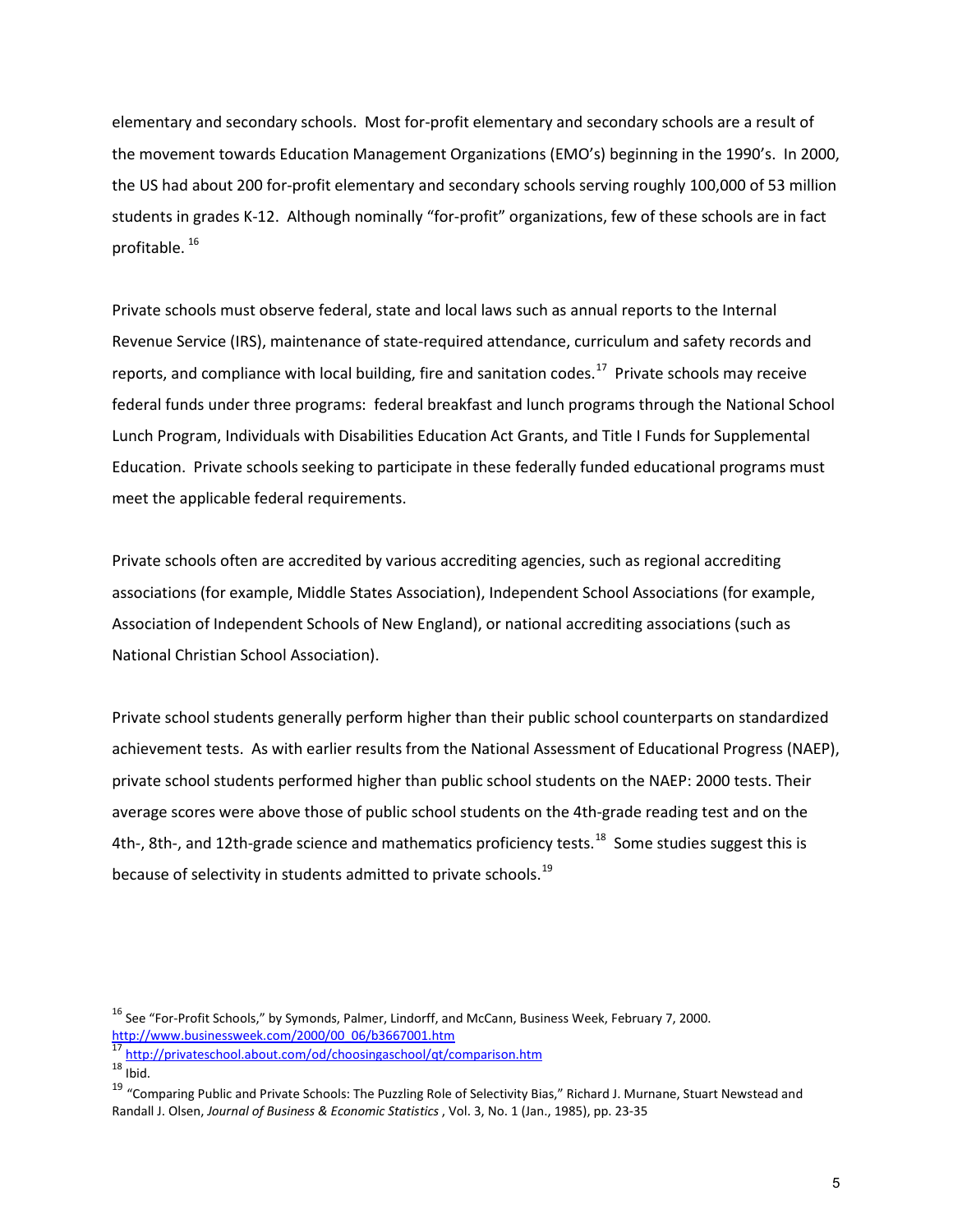## *Specialty Schools*

This industry includes private schools which offer boarding options for students. In 1993-94, 4.5% of private schools offered boarding and in those schools offering boarding, an average 47% of their students boarded.<sup>[20](#page-7-0)</sup>

This industry also includes military academies providing elementary and secondary education services. These are included as either public (includes public secondary schools, charter schools based on military academy model) or private schools. Public military academies often include a mandatory Junior Reserve Officer Training Corps component and may receive US Department of Defense funding.

Separate public and private schools solely serving disabled students and public and private residential schools for students with disabilities are also included in this industry. The number of students served in these categories is quite small, however. In 2008, 13.2% of public school students ages 3-21 were served under the Individuals with Disabilities Education Act (IDEA) in various settings including regular classrooms. Only 3% of students ages 6-21, classified as disabled, were served in separate public or private schools for the disabled only. Public or private residential facilities served only .4% of disabled students. Parents placed 1.1% of disabled students in regular private schools. Another .4% of disabled students received educational services while either homebound or in a hospital placement. Lastly, .4% of disabled students received educational services in a correctional facility.<sup>[21](#page-7-1)</sup>

## *B. Elementary and Secondary Education Services*

## *Public School*

Public elementary and secondary schools are operated according to state and federal requirements under the direction of local school boards. Typically, students are provided with instructional services and additional services such as transportation and food programs. Support services for learning and

<span id="page-7-0"></span> $^{20}$  See Table 1.11: Percentage of private schools with boarding students and percentage of students boarding at these schools, by affiliation: 1993-94, U.S. Department of Education, Schools and Staffing Survey: 1993-94.<br><sup>21</sup> See Table 46. Percentage distribution of students 6 to 21 years old served under Individuals with Disabilities Education Act

<span id="page-7-1"></span>Part B, by educational environment and type of disability: Selected years, fall 1989 through fall 2008. U.S. Department of Education, Office of Special Education Programs, Individuals with Disabilities Education Act (IDEA) database.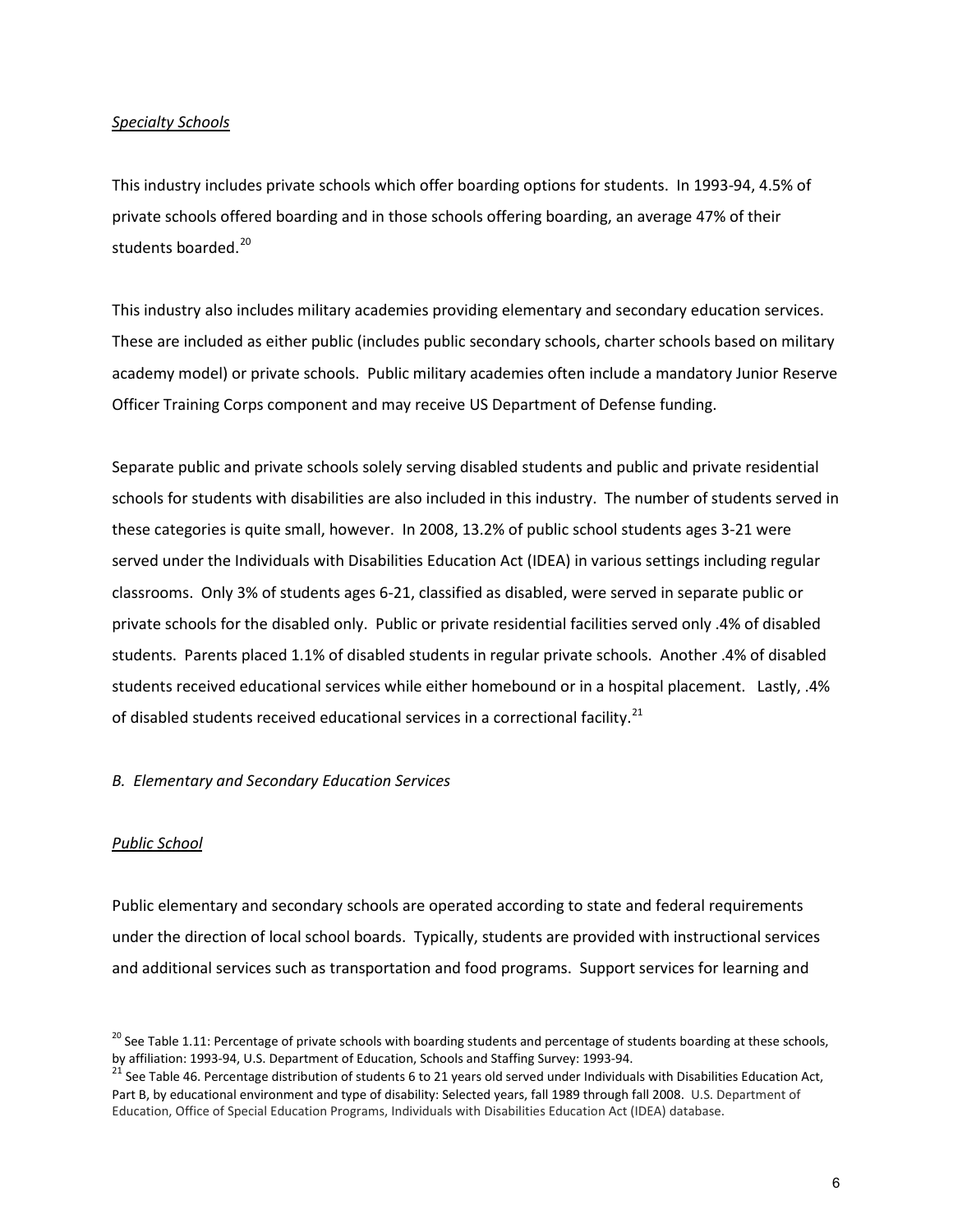emotionally and physically disabled students are also provided. Some states also require public schools to provide services to the community such as free adult education programs. Educational standards for grades K-12 are established at a state level and overseen by the individual state's education department. State department of education requirements typically describe educational output in the following ways:

- Proficiency in basic subjects such as reading, writing, mathematics and science.
- Minimal achievement gaps by race, gender, ethnicity and socioeconomic status.
- College readiness availability and participation in college credit programs such as AP, IB, state sponsored versions (UCONN early college experience program).
- Rigor of program in terms of graduation requirements (minimum number of credits in English, Mathematics, Science, Social Studies, Arts or Vocational Education, Physical Education, World Language (added in Connecticut)).

State requirements for completion of a high school diploma vary across states. The number of Carnegie units a student is required to complete, and in which subject areas, differs fairly markedly across states, as of 2011.<sup>[22](#page-8-0)</sup> The NCES Digest of Education Statistics presents data on the number of Carnegie units required by various states for completion of high school diplomas in public schools. $^{23}$ 

## *Private School*

Private high schools typically have more demanding graduation requirements than do public high schools. Compared with public schools, private schools required more coursework (in 4-year high school programs) in 1999–2000 in social studies, mathematics, science, foreign language, and computer science. For example, private schools required on average 3.1 years of mathematics, while public schools required 2.7 years. The figures for foreign language study also differed: 1.5 years at private schools but 0.5 years at public schools. In addition, about 40 percent of private schools required some

<span id="page-8-1"></span>

<span id="page-8-0"></span><sup>&</sup>lt;sup>22</sup> The Carnegie Unit, first defined by the Carnegie Foundation for the Advancement of Teaching in 1906, is a standard measure of the amount of time a student has studied a subject. For example, a total of 120 hours in one subject—meeting 4 or 5 times a week for 40 to 60 minutes, for 36 to 40 weeks each year—earns the student one "unit" of high school credit. http://www.carnegiefoundation.org/faqs<br><sup>23</sup>Se[e http://nces.ed.gov/programs/digest/d00/dt154.asp.](http://nces.ed.gov/programs/digest/d00/dt154.asp)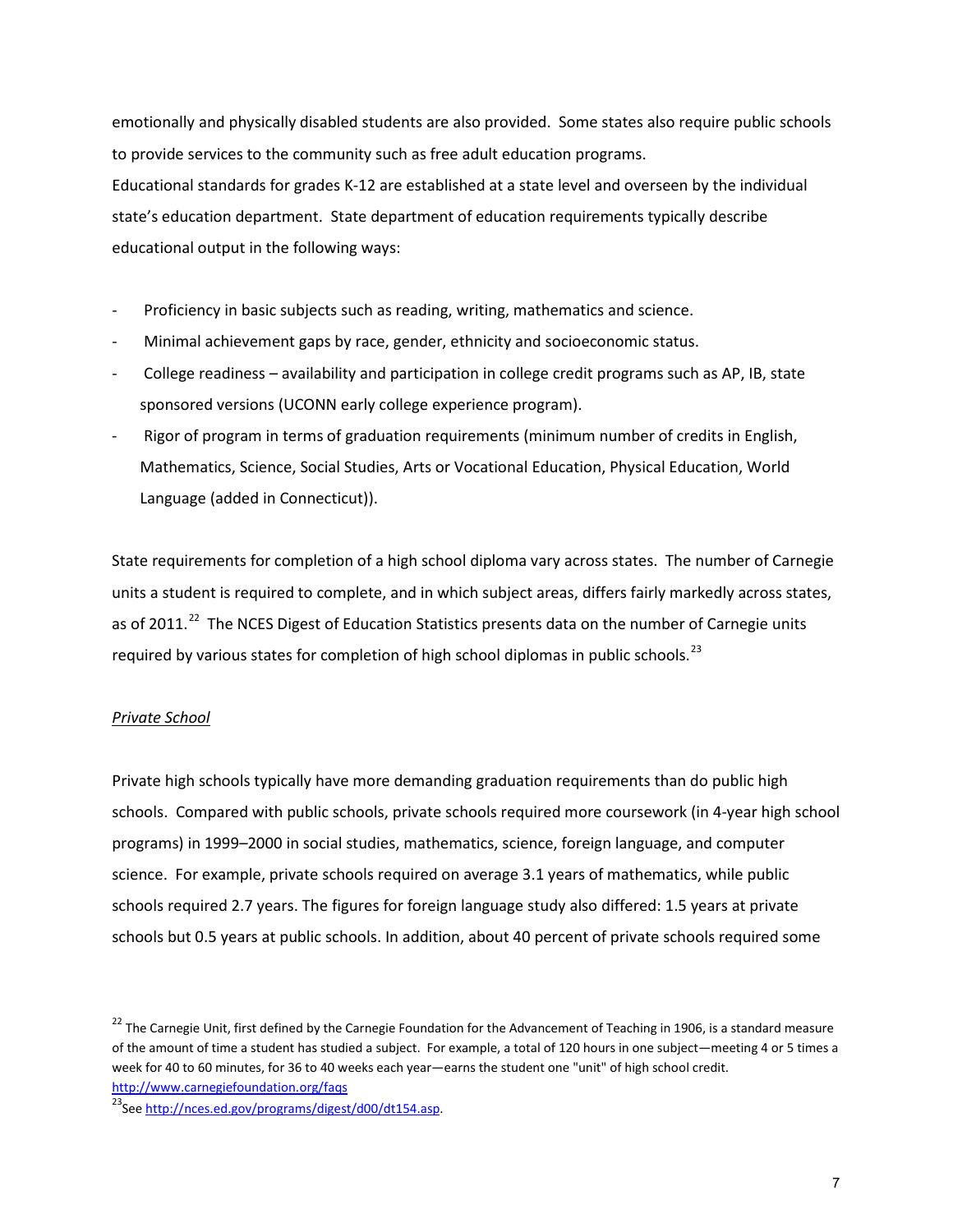form of community service for high school graduation, four times the rate for public schools (10 percent).<sup>[24](#page-9-0)</sup>

## *II. Measuring Education Output*

## *A. Background*

Input-based output measures, often used to capture services produced in a nonmarket setting, are of limited value. These measures are not appropriate for use in measuring productivity, since the output growth rate is based on the related input growth rates.

One starting point for measuring educational output is to look at how industry providers themselves measure their output. All three types of schools (traditional public, charter, private) track numerous metrics, in addition to the number of students enrolled. These include performance measures such as student/teacher ratios; parental involvement proxies; high school course difficulty rankings; lesson quality rankings; teacher experience and qualification; student composition; number of Advanced Placement (AP), International Baccalaureate (IB), or Dual Credit courses completed; standardized testing of student achievement in selected subjects; percent of pupils moving up each year; average daily attendance; high school drop out rates; graduation rates; percent of graduating students enrolling in college ; and percent of transfer requests out of a specific school. These are only a few of numerous measures often cited in assessing educational programs.

<span id="page-9-0"></span>Apart from performance assessment by schools and school districts, the Federal government, through the Federal Elementary and Secondary Education Act (ESEA), requires schools and school districts to provide Annual Yearly Progress (AYP) Reports. In addition, the Federal No Child Left Behind Act of 2001 requires states to hold schools, districts and states to yearly standards of achievement on standardized tests in reading and mathematics. These standards are used to determine if schools, districts and states are making Adequate Yearly Progress (AYP) as a whole, and for specific subgroups of students (including racial/ethnic groups, special education students and English language learners). Schools, districts and states failing to meet the AYP levels of achievement for two consecutive years in the same subject are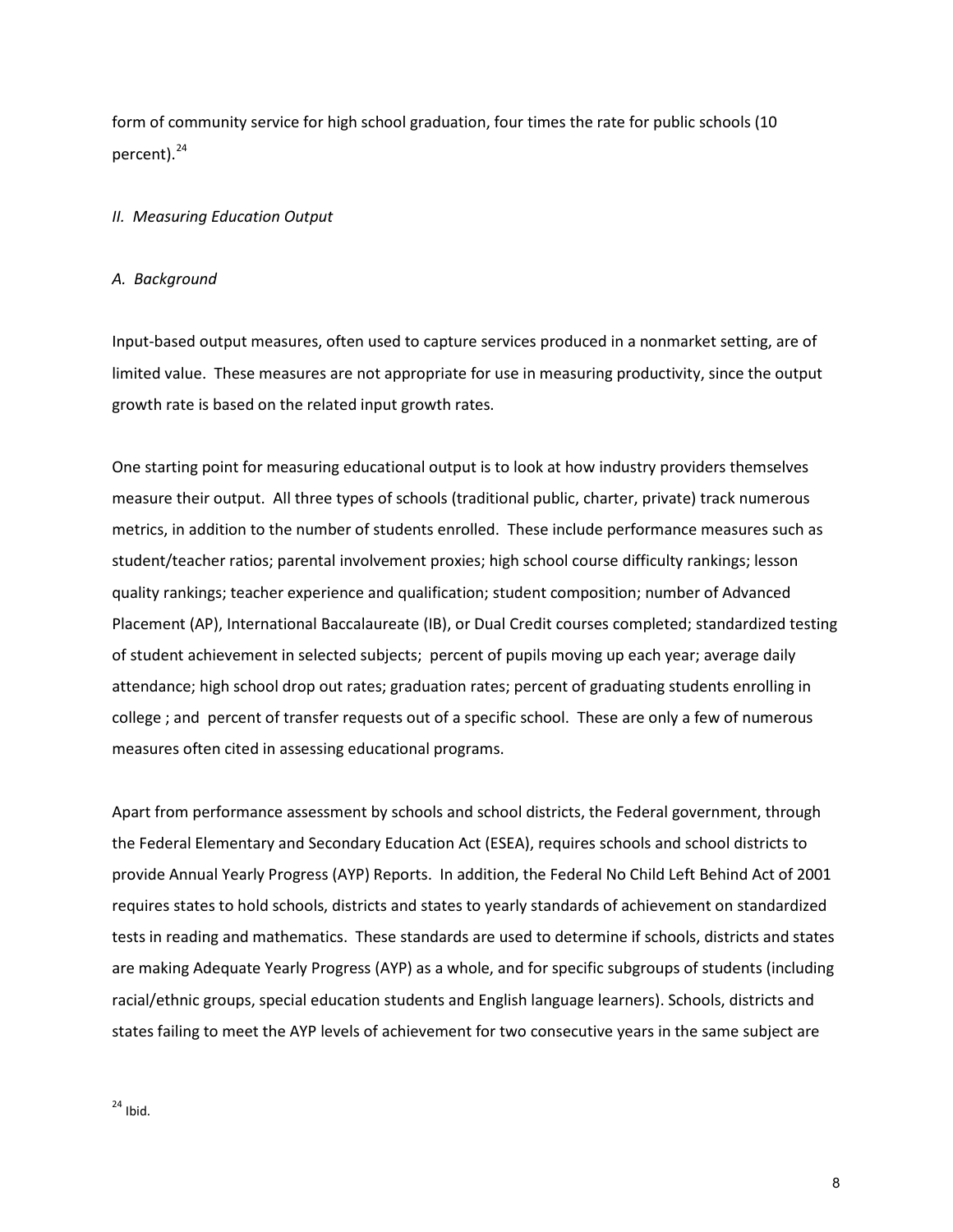considered to be in need of improvement and must take specific steps to improve performance of their students.

States generally maintain testing programs in addition to meeting federal requirements for testing. Individual states perform testing in public and charter schools using standardized tests as required by their state department of education.  $25$  Charter schools are typically required by the charter agreement to participate in state and national testing programs. Private schools may or may not be required by a state to participate in state level academic testing. Schools may also devise measures of progress towards state goals, such as California's Public Schools Accountability Act of 1999, and the related Academic Performance Index (calculated for each California school based on statewide test results).

Fraumeni, Reinsdorf, Robinson, and Williams (2008) provide a survey of public sector education output measures used in the international community, as well as developing their own experimental estimates of public school education output in the US for comparison. They find that, while many countries have experimented with various quality adjusted volume measures, these countries often adopt a simple volume measure such as number of students enrolled or number of pupil hours taught as their official education output measure.

Volume measures used by national accounting offices from various countries range from the very simple, such as a count of students enrolled, to more complex measures which include a quality adjustment reflecting some aspect of educational outcome. For primary and secondary education, Australia, Canada, Finland, Germany, Israel and the Netherlands use a volume measure such as number of pupils or number of teaching hours with no further adjustment. Italy uses the number of pupils as a volume measure and adjusts for differences in class size using a congestion measure. The United Kingdom uses the number of pupils as a volume measure with a constant annual adjustment of .25 to account for the rise in educational standards and the quality of teaching over time.

Another source of information on measuring education output is presented in "Towards Measuring Education and Health Volume Output: An OECD Handbook," (OECD Committee on Statistics, 2007). This

<span id="page-10-0"></span><sup>&</sup>lt;sup>25</sup> Commonly used standardized tests include the Iowa Tests of Basic Skills for K-8 and the Iowa Tests of Educational Development, used for grades 9-12, published by Riverside Publishing/ Houghton Mifflin; the Stanford Achievement Test, Ninth Edition, published by Harcourt Educational Measurement; and the Michigan Educational Assessment Program (MEAP), devised to assess educational achievements of students in the Michigan school systems.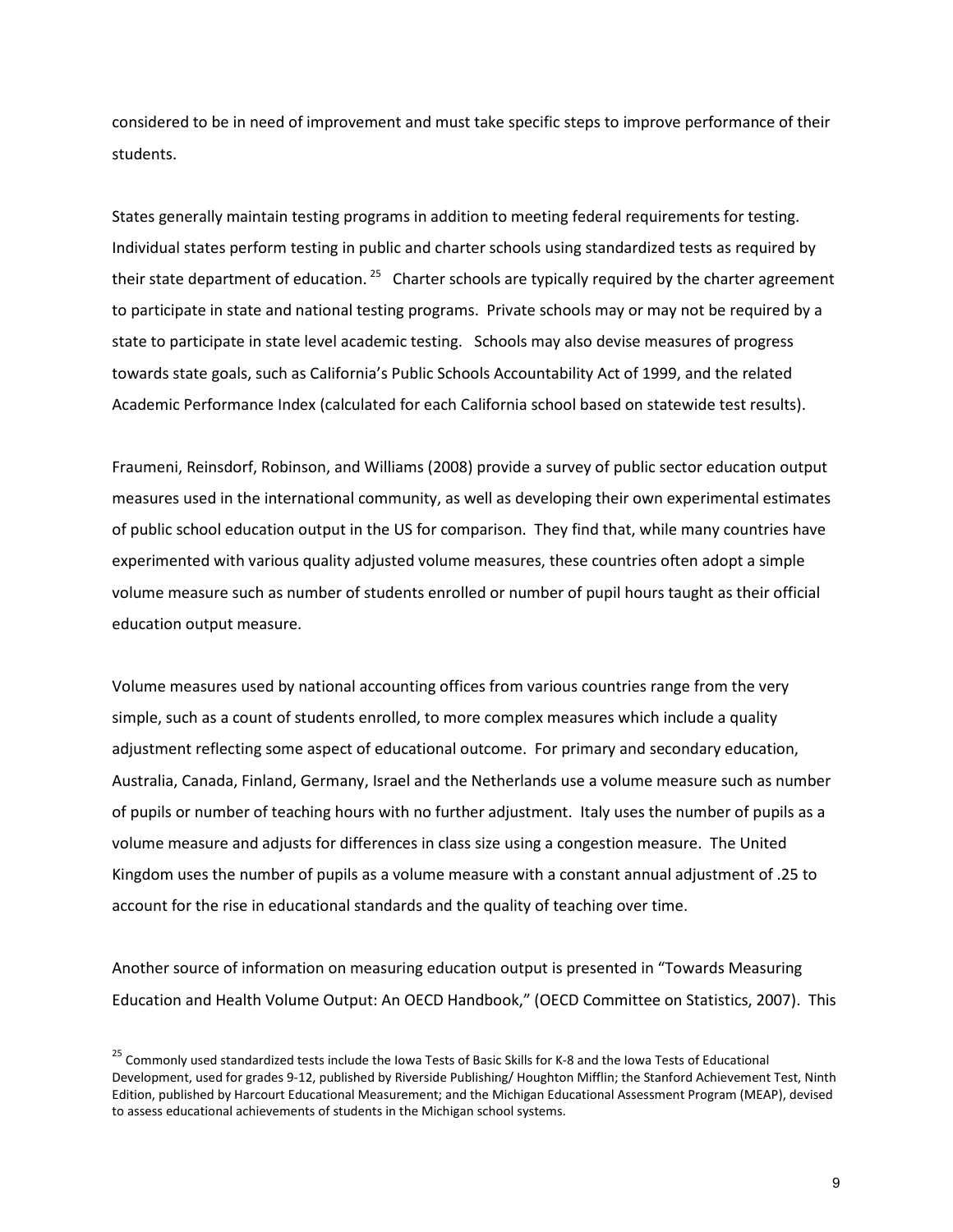Handbook describes many of the theoretical issues involved in measuring education output, and states guidelines for use by OECD member nations in developing education output measures.

### *B. Empirical Measures*

This paper presents physical volume based measures for elementary and secondary school education services, for public schools only. <sup>[26](#page-11-0)</sup> Using data on the number of students enrolled in public schools, both unadjusted and quality adjusted education output measures for "all students" are constructed. Heterogeneous "disabled/non-disabled" output measures accounting for differences in disabled and non-disabled public school student education services are also constructed. Measures explicitly including selected non-instructional services (food and transportation services) are constructed for both the "all students" and "disabled/non-disabled" measures.

#### *Homogeneous Education Output Measures*

Physical volume based measures of educational output for "all students" are constructed separately for public and private elementary and secondary school students. The "all students" measures include simple measures based solely on student enrollment,  $Q^{All\,Pub}$  and  $Q^{All\,Priv}$ ; quality adjusted measures,  $Q_q^{All\,Pub}$ and  $Q_q^{All\, Priv}$  , which adjust for quality differences using national test score data; and a quality adjusted measure which explicitly accounts for food and transportation services as separate noninstructional outputs, for public school students only,  $Q_{q,T,F}^{All\;Pub}$  .

#### *Enrollment Data*

The simple "all students" education output measures, constructed for public school students only,  $Q^{All\,Pub}$ , and private school students only,  $Q^{All\, Priv}$ , use data on elementary and secondary school student enrollment from the National Center for Education Statistics (NCES).<sup>27</sup> NCES maintains numerous surveys on education at all levels including early childhood, elementary and secondary, and

<span id="page-11-0"></span><sup>&</sup>lt;sup>26</sup> The unpublished paper "Measuring Education Output in Elementary and Secondary Schools: An Exploration," by Susan G. Powers, December 2011, presents unadjusted and quality adjusted education output measures for public and private schools using alternative Census and NCES data sets.

<span id="page-11-1"></span><sup>&</sup>lt;sup>27</sup> Elementary and secondary school student enrollment data for public and private schools is available from both the Bureau of the Census and from the National Center for Education Statistics (NCES). The Census and NCES data exhibit similar long run trends. However, the Census data exhibits greater annual variability, particularly for private schools. As a result, NCES student enrollment data is used in constructing the education output measures in this paper.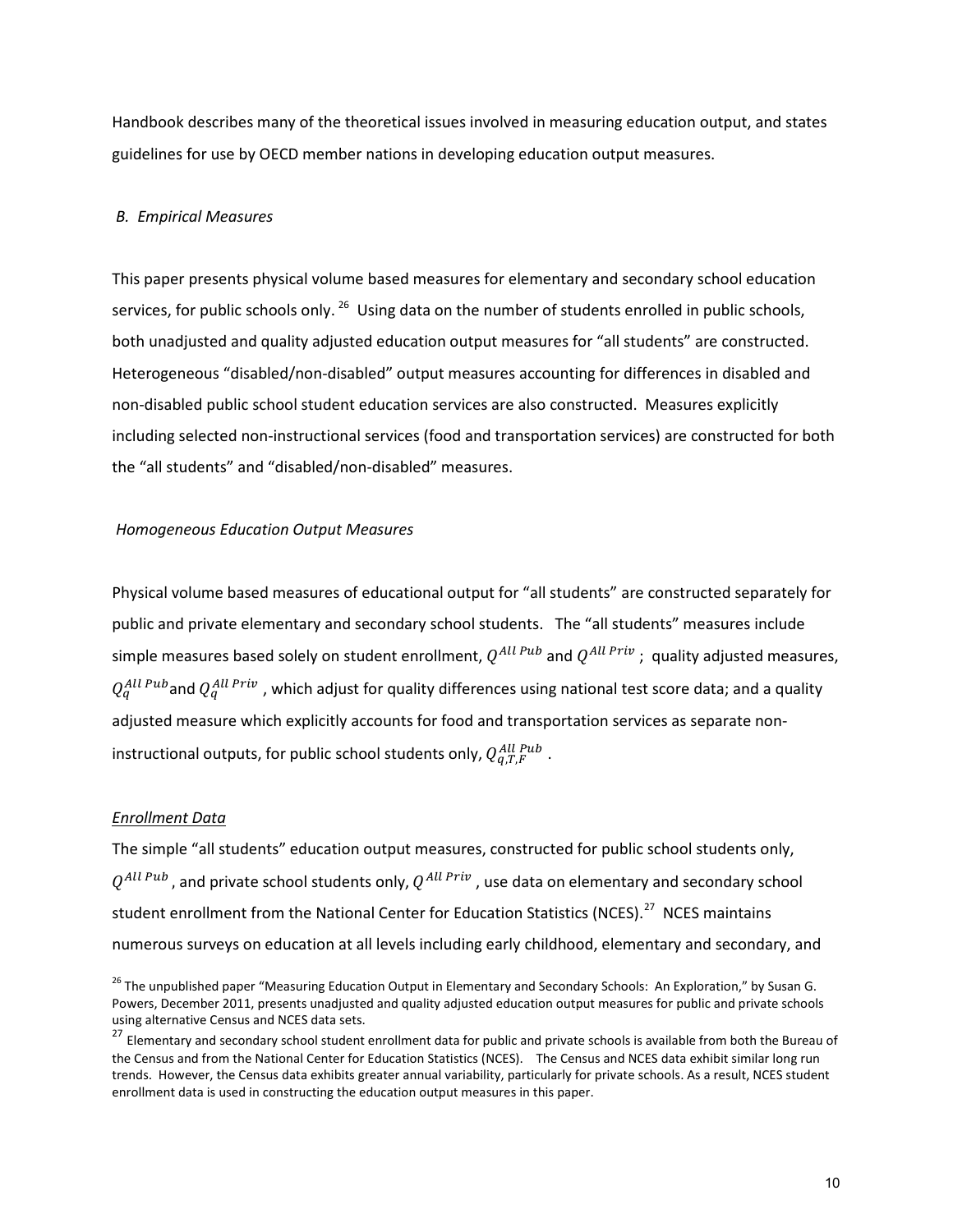postsecondary education. Data on elementary and secondary public school education is available from the NCES Common Core of Data (CCD) database and is obtained from public school administrative records.<sup>[28](#page-12-0)</sup>

NCES is also able to provide private school enrollment data based on the results of their Private School Survey, first conducted during the 1989-90 school year: "The Private School Survey (PSS) consists of a single survey that is completed by administrative personnel in private elementary and secondary schools. Information collected includes religious orientation; level of school; size of school; length of school year; total enrollment (K-12); number of high school graduates; whether a school is single-sexed or coeducational and enrollment by sex; number of teachers employed; program emphasis; and existence and type of Kindergarten program. The PSS is collected on a biennial basis."<sup>29</sup> The Private School Survey attempts to build a complete and accurate list of all private elementary and secondary schools in the US.

#### *Quality Adjustment*

Quality adjusted education output measures for all students in public schools,  $Q_q^{All\,Pub}$  , and private schools,  $Q_q^{All\ Priv}$  , are constructed by adjusting the student enrollment based output measures using national test score data. Quality adjustments to the physical volume measures of elementary and secondary school education are used to better capture educational output relative to the simple physical volume measure. Physical volume measures alone fail to reflect changes in education output over time as a result of changes over time in the educational services provided. Number of students enrolled is a useful starting point for capturing elementary and secondary education output, but it does not reflect changes over time in the level of education attained by students.

The educational attainment of students has been shown to vary over time depending on various factors, such as teacher quality, class size, curriculum quality and so forth. However, it is not always clear to

<span id="page-12-0"></span><sup>&</sup>lt;sup>28</sup> "CCD is a comprehensive, annual, national statistical database of all public elementary and secondary schools and school districts, which contains data that are designed to be comparable across all states. CCD is made up of a set of five surveys sent to state education departments. Most of the data are obtained from administrative records maintained by the state education agencies (SEAs). Statistical information is collected annually from public elementary and secondary schools (approximately 94,000) public school districts (approximately 17,000) and the 50 states, the District of Columbia, Department of Defense Schools, and the outlying areas. The SEAs compile CCD requested data into prescribed formats and transmit the information to NCES. "Se[e http://nces.ed.gov/ccd/bat/](http://nces.ed.gov/ccd/bat/) NCES description of Common Core of Data database.

<span id="page-12-1"></span><sup>&</sup>lt;sup>29</sup> http://nces.ed.gov/ccd/elsi/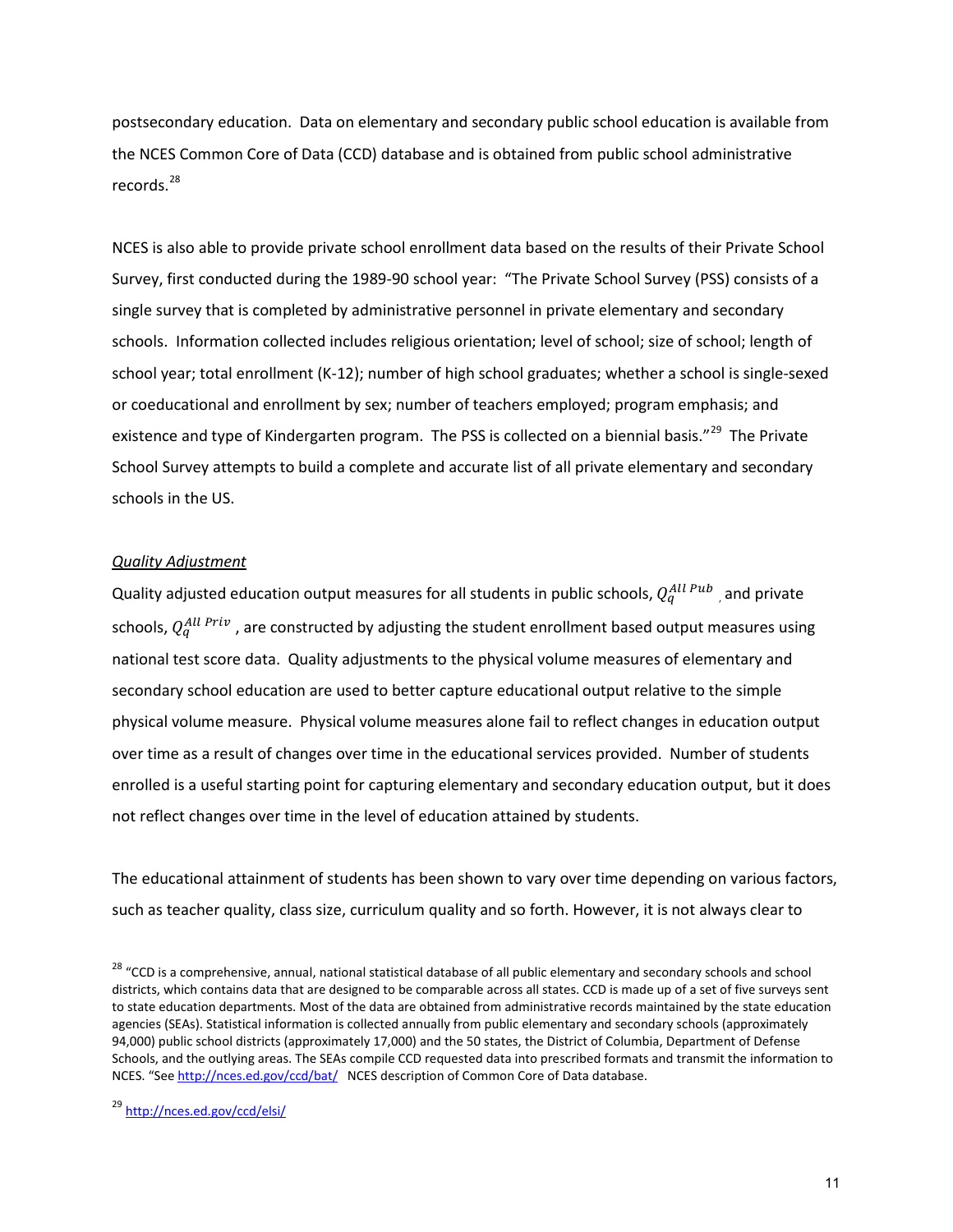what extent the various characteristics of the educational environment and activities influence educational output. Fraumeni, Reinsdorf, Robinson, Williams (2008) note that while the direction of influence a particular characteristic of the educational environment, such as improved student/ teacher ratios, has on educational output may be known, quantifying the impact on educational output is difficult. Typically little is known about the empirical relationship between a specific characteristic and educational output.<sup>30</sup>

After evaluating various combinations of characteristics, including teaching staff composition, pupil/teacher ratios, and the high school drop out rates, Fraumeni et. al. find that it is difficult to determine the level of adjustment to incorporate. Conservative estimates of ad hoc multipliers are included in exploratory computations of US elementary and secondary education output measures to dampen the impact of the quality adjustments, for illustrative purposes.  $31$ 

Other countries have addressed this issue by using relatively simple physical volume based measures of education output, supplemented by an accumulation of knowledge regarding changes in educational services and the impact of these changes on education outputs. This "triangulation" approach provides a broader base of information on quality of education services by gathering supportive evidence of quality change.<sup>[32](#page-13-2)</sup> The United Kingdom, for example, incorporates this approach into its measurement program, which uses a physical volume measure of primary and secondary education output adjusted with a flat .25 quality adjustment factor based on General Certificate of Secondary Education (GCSE) or equivalent average point scores (APS) to reflect a historical trend of improvements in curriculum.<sup>[33](#page-13-3)</sup>

Research is ongoing in the US towards developing an empirical relationship between the educational characteristics of US public and private schools and the resulting education outputs. However, no consensus exists on this relationship at this time. For that reason, this paper takes a preliminary step towards quality adjustment by using test scores from the National Assessment of Educational Progress

<span id="page-13-0"></span><sup>&</sup>lt;sup>30</sup> "Price and Real Output Measures for the Education Function of Government: Exploratory Estimates for Primary and Secondary Education," by Barbara M. Fraumeni, Marshall B. Reinsdorf, Brooks B. Robinson and Matthew P. Williams, Working<br>Paper 14099, National Bureau of Economic Research, June 2008, p. 20.

<span id="page-13-2"></span><span id="page-13-1"></span><sup>&</sup>lt;sup>31</sup> Ibid, pp. 30-31.<br><sup>32</sup> See Atkinson Commission (2005), pp. 139-140. Also see Wild, Munro and Ayoubkhani (2009) which presents education<br>quality change evidence gathered through the triangulation process.

<span id="page-13-3"></span><sup>&</sup>lt;sup>33</sup>See Baird, Haynes, Massey and Wild, UK Centre for the Measurement of Government Activity, Office of National Statistics (2010), pp. 19-27. Also "The ONS Productivity Handbook: A Statistical Overview and Guide," edited by Dawn Camus, Office for National Statistics, Palgrave MacMillan, Hampshire, England, 2007, p. 118.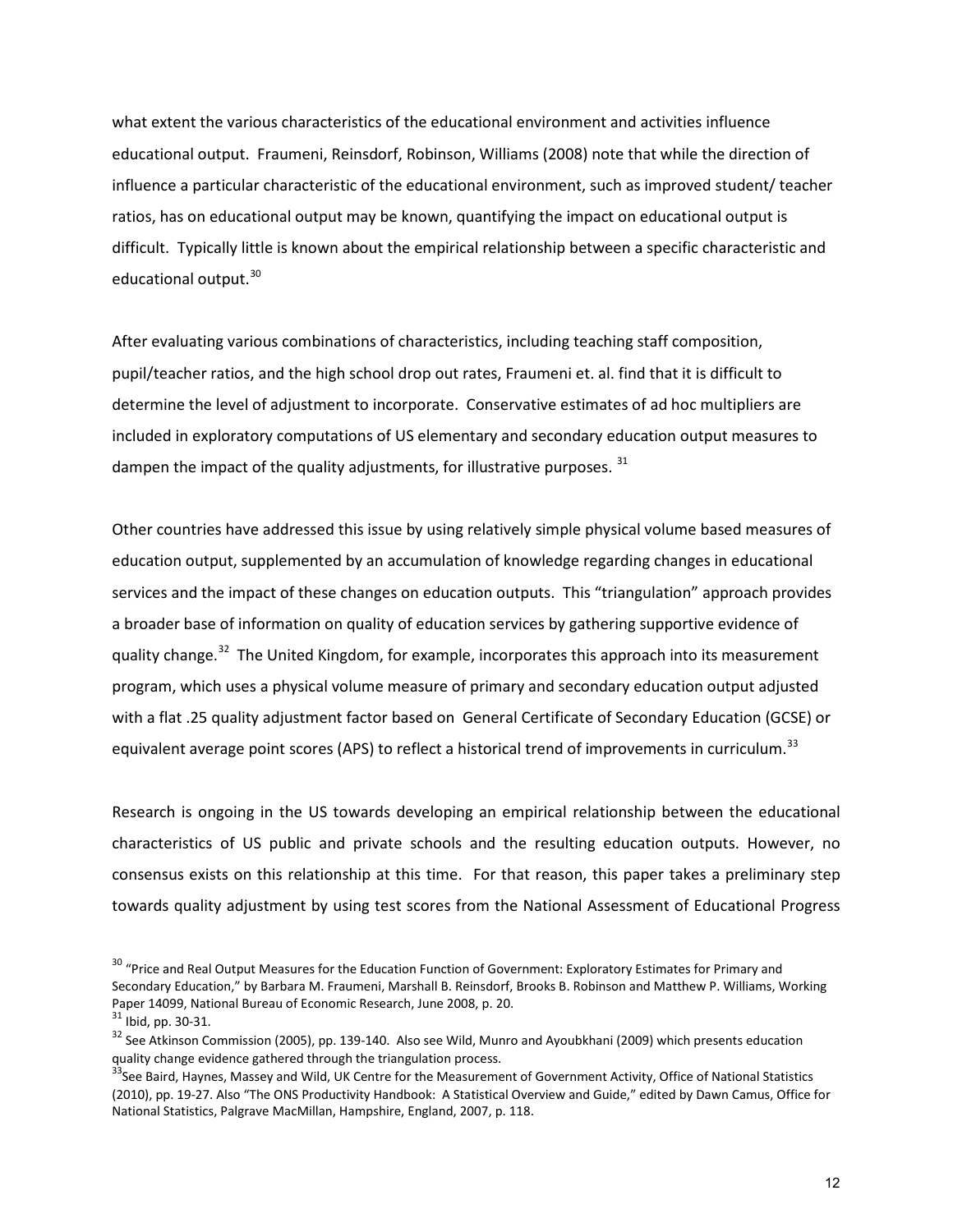(NAEP) Long Term Trend (LTT) testing program to quality adjust the NAICS physical volume education output measures for public and private elementary and secondary schools.<sup>[34](#page-14-0)</sup> NAEP LTT test scores are available for ages 9, 13, and 17 in various subjects. Mathematics test scores under the Long Term Trend testing program are available for selected years from 1973 forward.

NAEP maintains two assessment programs, the Main NAEP Assessments<sup>[35](#page-14-1)</sup> which are revised about every decade to reflect changes in curriculum in the nation's schools, and the Long Term Trend Assessments, which have remained relatively unchanged since they were first administered in 1971. Both of these assessment programs include public and private elementary and secondary schools, with data reported for the categories of all schools, public only, and private only.

To best measure changes in the educational levels of students over time, the Long Term Trend Assessment data is used. Because the assessment framework underlying the Main NAEP Assessments is revamped approximately every decade to match changes in curriculum and instructional services, the length of time for comparisons to be made using Main NAEP Assessments is reduced.<sup>[36](#page-14-2)</sup> By comparison, the Long Term Trend assessment has used "substantially the same assessments" since its inception in 1969.<sup>[37](#page-14-3)</sup> The LTT assessment originally included reading, mathematics, writing and science subjects. As of the 2004 assessment year, writing and science are covered by the Main Assessment and no longer included in the LTT assessment.

<span id="page-14-0"></span><sup>&</sup>lt;sup>34</sup> The National Assessment of Educational Progress (NAEP) is the largest nationally representative and continuing assessment of elementary and secondary school students in the United States. Assessments are conducted periodically in mathematics, reading, science, writing, the arts, civics, economics, geography, and U.S. history. The NAEP (also known as "the Nation's Report Card") is a congressionally-mandated assessment in various subject areas administered by the National Center for Education Statistics, a branch of the U.S. Department of Education. Results are summarized only at the national, state and large urban district levels. NAEP assessments are administered uniformly using the same sets of test booklets across the nation, and as a result serve as a common metric for all states and selected urban districts. The assessment stays essentially the same from year to year, with only carefully documented changes. This permits NAEP to provide a clear picture of student academic progress over time. Long Term Trend assessment in mathematics and reading is conducted differently from the NAEP's main Assessments and the two types of assessments are not comparable. For additional information, see

<span id="page-14-1"></span>http://nces.ed.gov/nationsreportcard/about/.<br><sup>35</sup> The Main NAEP Assessments occur at Grades 4, 8 and 12 every two years in various subjects. Mathematics and Reading assessments are generally held every two years. Mathematics assessment data for Grades 4 and 8 is available for 1990, 1992, 1996, 2000, 2003, 2005, 2007 and 2009; data for Grade 12 is only available for 2005 and 2009. Reading assessment data is available for 1992, 1994, 1998, 2000, 2002, 2004, 2005, 2007 and 2009. Other subjects assessed include the Arts, Civics, Economics, Foreign Language, Geography, Science, Technology and Engineering Literacy, US History, World History, and Writing. However, the number of years of available assessment data for these additional subjects is more limited.

<span id="page-14-2"></span><sup>&</sup>lt;sup>36</sup> See [http://nces.ed.gov/nationsreportcard/about/national.asp .](http://nces.ed.gov/nationsreportcard/about/national.asp)<br><sup>37</sup> See [http://nces.ed.gov/nationsreportcard/ltt/moreabout.asp .](http://nces.ed.gov/nationsreportcard/ltt/moreabout.asp)

<span id="page-14-3"></span>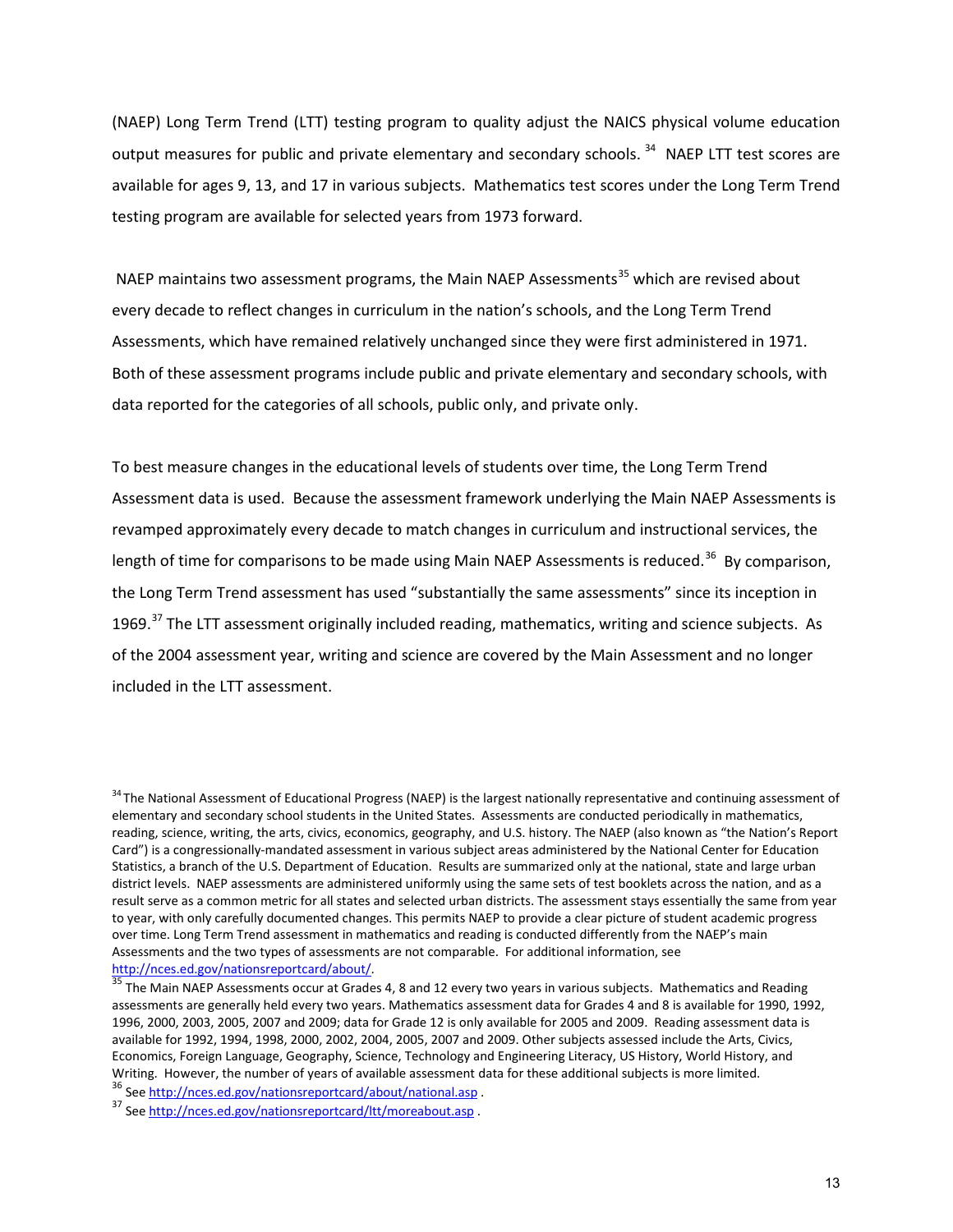The LTT reading and mathematics scores for ages 9, 13, and 17 are used to adjust the NCES elementary and secondary student enrollment data series for public schools only and private schools only. Reading test score data for all public and private schools combined is available for 1971, 1975, 1980, 1984, 1988, 1990, 1992, 1994, 1996, 1999, 2004, and 2008; and available for public only and private only schools for the above testing years from 1980 forward. Mathematics test score data for all public and private schools combined is available for 1973, 1978, 1982, 1986, 1990, 1992, 1994, 1996, 1999, 2004 and 2008. For public only and private only schools, mathematics test scores are available for the above testing years from 1978 forward.

The test score data is interpolated between testing years to estimate test scores for non-testing years. A ratio of the reading or mathematics test score to the perfect score is computed for each year, for each of the three categories of all schools, public schools only, and private schools only. For "public schools only" and "private schools only," reading and mathematics test scores are not available until 1980 and 1978 respectively. As a result, the "all school" test score is used as a starting point for interpolating "public school only" and "private school only" test score values from either 1971 or 1973 to the first available test score data point.

These ratios are used to quality adjust student enrollment. For public school quality adjusted education output measures, school student enrollment for grades K-8 is adjusted by first averaging the mathematics test score ratios for ages 9 and 13 to get a single score for grades K-8. This is also done for the reading test score ratios for ages 9 and 13. The combined mathematics and reading test scores for grades K-8 are then averaged together, and the resulting test score ratio series is multiplied by public school student enrollment for grades K-8 to obtain a quality adjusted education output measure for grades K-8.

For grades 9-12, mathematics and reading test scores for the age 17 testing group in public schools only are averaged and used to quality adjust student enrollment in these grades in public schools. The grades K-8 and 9-12 quality adjusted enrollment data series are totaled to obtain a quality adjusted elementary and secondary public school education output series for grades K-12. Measures are constructed for 1978-2008 using the NCES student enrollment data.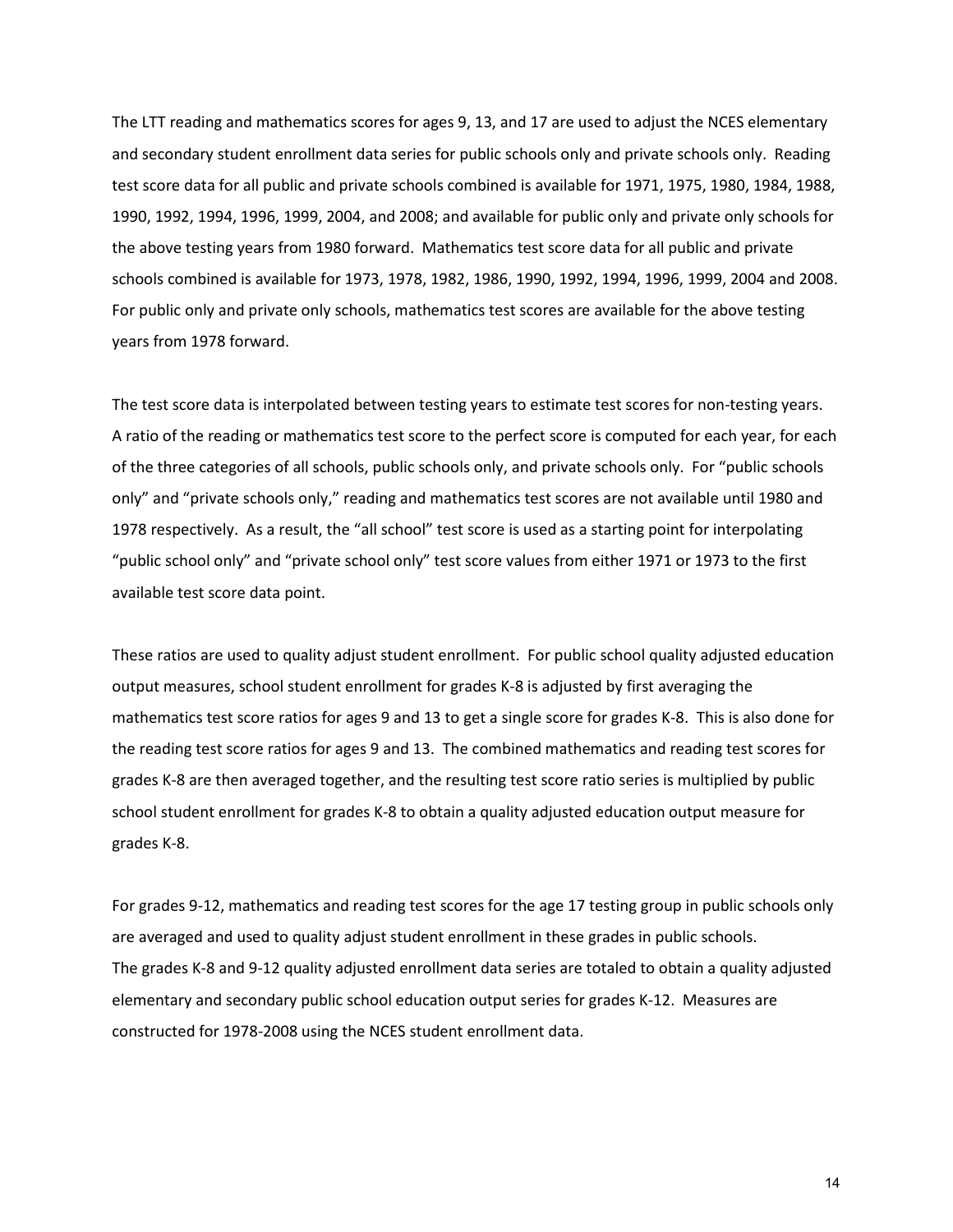Similarly, mathematics and reading test score ratios for ages 9 and 13 in private schools only are averaged together and combined to obtain a test score adjustment series for grades K-8 in private schools. For grades 9-12, the mathematics and reading test score ratios for age 17 in private schools only are combined and used to adjust grade 9-12 private school student enrollment. These quality adjusted enrollment series are totaled to obtain quality adjusted education output for grades K-12 in private schools only. Measures are constructed for 1989-2008 using the NCES private school student enrollment data.<sup>[38](#page-16-0)</sup>

#### *Non-Instructional Services*

This paper explores the importance of non-instructional food and transportation services in overall education output by estimating a third "all students" measure, for public schools only, which explicitly includes food and transportation services. This third "all students" education output measure,  $Q_{q,T,F}^{All\,Pub}$  , is a function of educational services, transportation services and food services.

Public schools provide a range of services to students. These include instructional services; student support services such as guidance counseling, health room services, attendance services, occupational therapy, physical therapy and speech pathology services; and non-instructional services such as transportation services and food services. While private schools may provide transportation services to their students, typically this is provided for an additional fee. Private schools also provide food services, and have the option of participating in the free and reduced price lunch program overseen by the U.S. Department of Agriculture. However, it is overwhelmingly public schools that provide both of these services to students.

Educational services are estimated as a physical volume measure based on public school student enrollment of all students and quality adjusted using NAEP long term trend test scores. Transportation services for "all students" are estimated using a physical count of elementary and secondary school students transported at public expense.<sup>[39](#page-16-1)</sup> Data on transportation services for "all students", including the number of students transported at public expense and public school transportation expenditures, is

<span id="page-16-1"></span><span id="page-16-0"></span><sup>38</sup>The NCES private school enrollment data is available only on a biennial basis. As a result, even years of data are interpolated.<br><sup>39</sup> U.S. Department of Education, National Center for Education Statistics, Statistics o 1975–76; *Revenues and Expenditures for Public Elementary and Secondary Education*, 1977–78 and 1979–80; Common Core of Data (CCD), "National Public Education Financial Survey," 1987–88 through 2007–08; Bobit Publishing Co., *School Bus Fleet,* "School Transportation: 2000–2001 School Year" and "*2010 Fact Book*"; *School Transportation News,* "K–12 Enrollment/Transportation Data," 2001–02 through 2007–08; and unpublished data.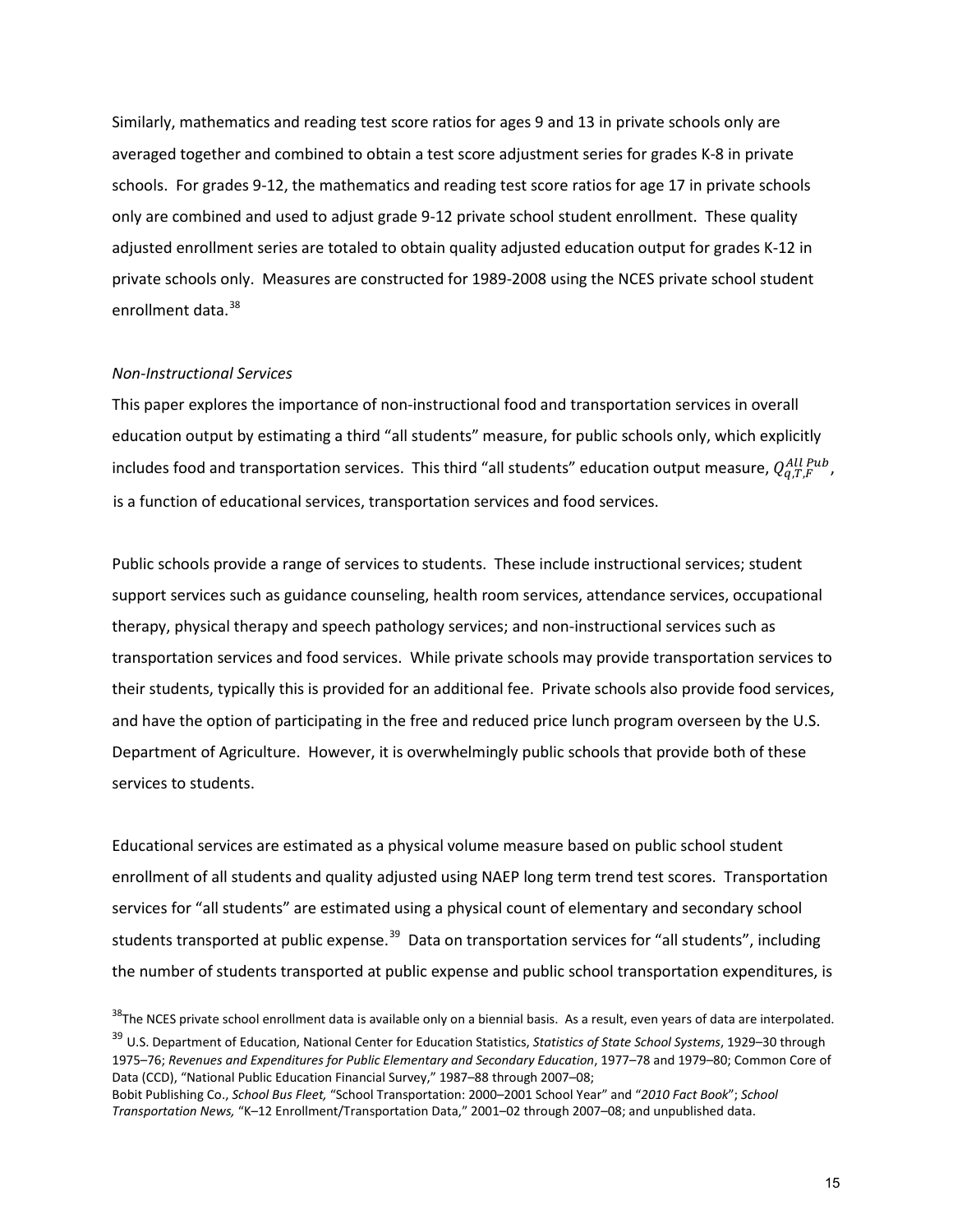obtained from the U.S. Department of Education.<sup>40</sup> Food services for "all students" are estimated using a physical count of the number of school lunches served. $41$  Data on food services, including number of lunches served and total expenditures for food services, is obtained from the U.S. Department of Agriculture National School Lunch Program and the U.S. Department of Education.<sup>[42](#page-17-2)</sup>

For each individual output measure underlying the "all students" output measure, shares of total expenditures are constructed using expenditure data from the National Public Education Financial Survey.<sup>[43](#page-17-3)</sup> For educational services, the expenditure share weight is calculated as total expenditures less transportation and food services expenditures. An overall "all students" educational output measure is constructed as an aggregate of the three individual output measures using the expenditure share weights.

#### *Heterogeneous Education Output Measures*

Public elementary and secondary schools in the United States are required to meet the needs of a diverse population of students, including disabled students, English language learners, and students from an impoverished background. While private schools may also provide schooling for these groups, the majority of students in these categories attend public schools. The public school system relies upon state and local funding, supplemented by federal programs and funds, to provide educational services to all students. These services include both instructional and noninstructional services, which vary according to the needs of specific groups of children. Because instructional and noninstructional services provided to students vary according to the type of student, the cost of providing educational services for each student category differs. Educational services provided to a non-disabled, non-English

<span id="page-17-0"></span><sup>&</sup>lt;sup>40</sup> Data on transportation expenditures is obtained from the National Center for Education Statistics, Common Core of Data (CCD), and "National Public Education Financial Survey, as published in the Digest of Education Statistics. Data on the number of students transported is obtained from the U.S. Department of Education, National Center for Education Statistics, *Statistics of State School Systems*, 1929–30 through 1975–76; *Revenues and Expenditures for Public Elementary and Secondary Education*, 1977–78 and 1979–80; Common Core of Data (CCD), "National Public Education Financial Survey," 1987–88 through 2007–08; Bobit Publishing Co., *School Bus Fleet,* "School Transportation: 2000–2001 School Year" and "*2010 Fact Book*"; *School*  <sup>41</sup> School lunch data is obtained from the U.S. Department of Agriculture, National School Lunch Program.

<span id="page-17-2"></span><span id="page-17-1"></span><sup>&</sup>lt;sup>42</sup> Data on total expenditures for food services is obtained from the U.S. Department of Education, National Center for Education Statistics, Common Core of Data (CCD), "National Public Education Financial Survey," as published in the Digest of Education Statistics.

<span id="page-17-3"></span><sup>&</sup>lt;sup>43</sup> U.S. Department of Education, National Center for Education Statistics, Common Core of Data (CCD), "National Public Education Financial Survey."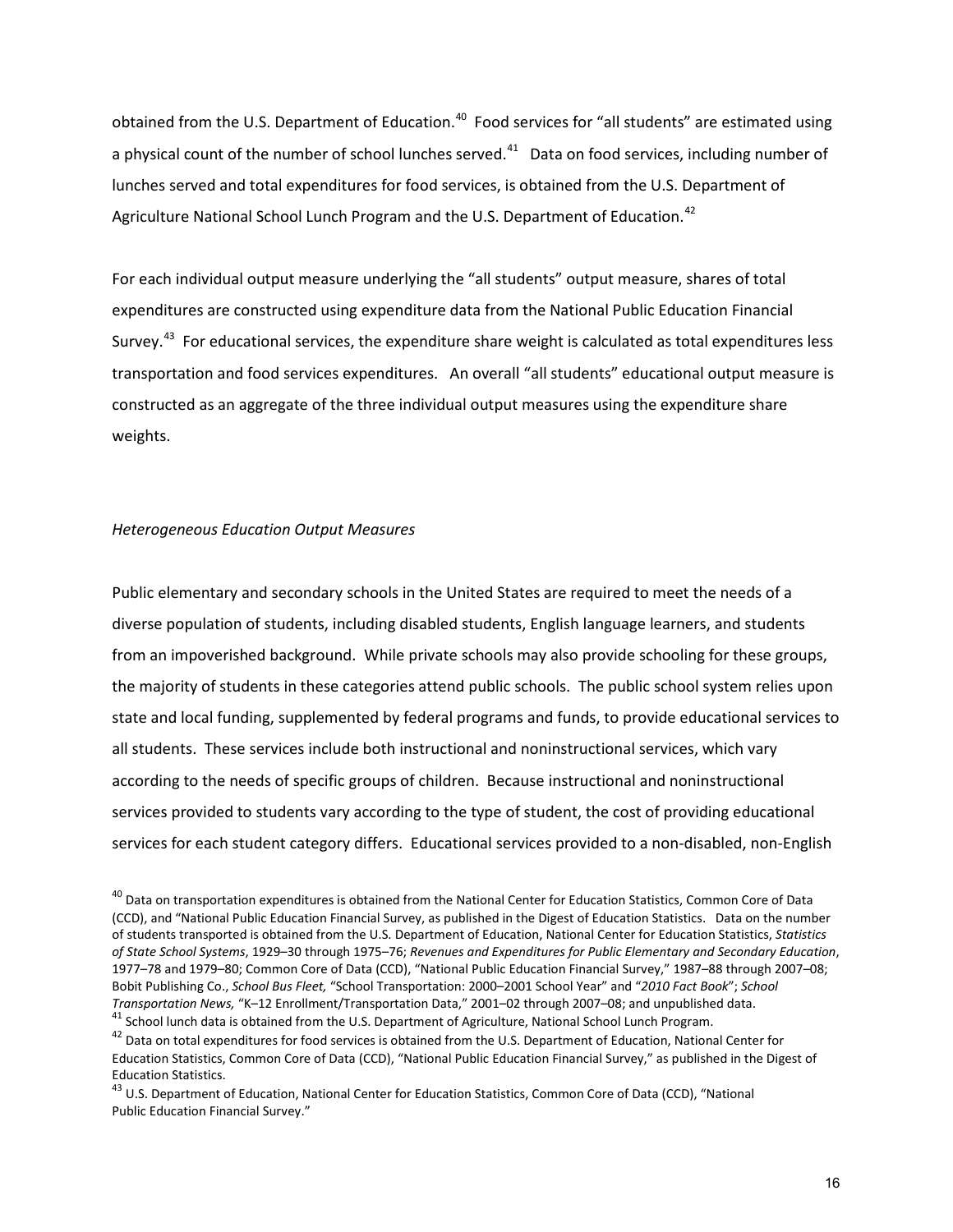Language Learner from an above poverty line family are different in nature and cost from those provided to disabled students, English Language Learners, or students from impoverished families.

Disabled students include children with physical, psychiatric, emotional, behavioral and learning disorders. Under the Individuals with Disabilities Education Act (IDEA) (1975), Section 504 of the Rehabilitation Act of 1973, and the Americans with Disabilities Act (ADA) (1990), these students are entitled to receive a free and appropriate education in the least restrictive environment possible. Disabled students may receive a range of services including direct instruction in a resource room setting to assist in developing reading and language, writing, mathematics, and organizational skills; speech and language services; additional instruction in self-contained classrooms, accommodations and support in general classrooms for students with learning disabilities; instruction in alternative settings for children with emotional disorders; deaf, hard of hearing and vision impaired student services including assistive technologies and consultation; special education instruction and occupational and physical therapy for students with physical disabilities; and special transportation services.

English Language Learners are accommodated by a range of different instructional approaches, varying by state and school district. These include English only instruction in English immersion programs; English as a second language programs which provide instruction primarily in English, accompanied by support for English language skills; Transitional Bilingual Education, in which instruction is in the student's native language with part of the school day used to develop English language skills, and dual language instruction, in which instruction is given in two languages to students in the same classroom by two teachers who team teach, one in each language.<sup>[44](#page-18-0)</sup> In addition to instruction, schools provide noninstructional services such as educational testing; psychological, speech and audiology services; transportation services; and food services.

The population of students drawn from near or below poverty level families is provided with additional services under Title I, Part A of the Elementary and Secondary Schools Act which provides financial assistance to local educational agencies and schools with high numbers or high percentages of children from low-income families to help ensure that all children meet challenging state academic standards.

17

<span id="page-18-0"></span><sup>&</sup>lt;sup>44</sup> ["English-Language Learners,"](http://www.edweek.org/ew/issues/english-language-learners/) Education Week, February 24, 2012.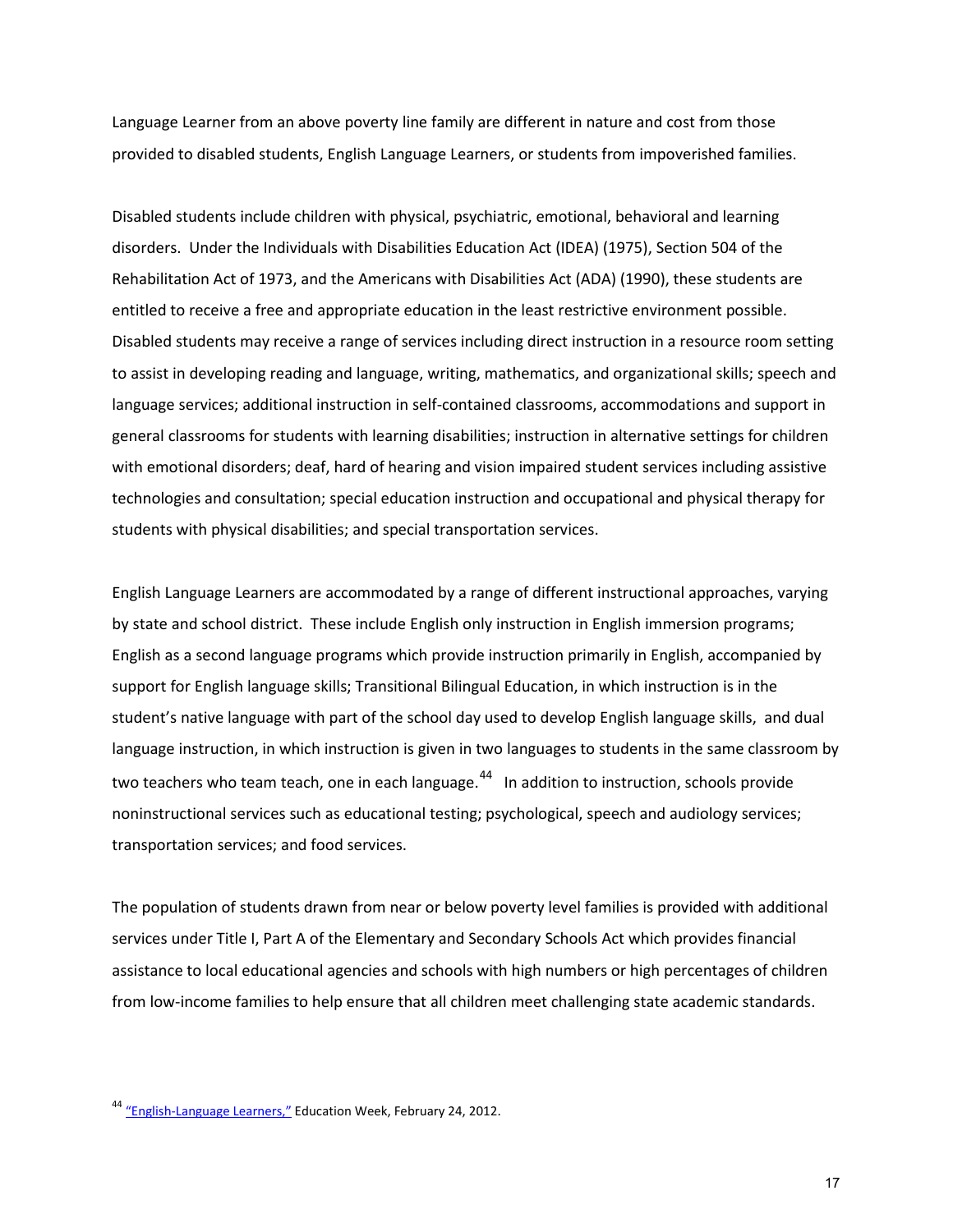Title I funds are provided in the form of grants to local educational agencies.<sup>[45](#page-19-0)</sup> Local education agencies target the Title I funds they receive to schools with the highest percentages of children from low-income families. Unless a participating school is operating a school-wide program, the school must focus Title I services on children who are failing, or most at risk of failing, to meet state academic standards. Schools in which children from low-income families make up at least 40 percent of enrollment are eligible to use Title I funds for school-wide programs that serve all children in the school. Local education agencies also must use Title I funds to provide academic enrichment services to eligible children enrolled in private schools.<sup>46</sup> In addition to Title I funds, students from near and below poverty level families benefit from the National School Lunch Program, which provides free and reduced price meals, school breakfasts, and in some instances summer feeding programs to eligible students.

Due to limited data on the cost differences associated with educating English language learners and impoverished students, the heterogeneous education output measures developed in this paper distinguish only between educational outputs for disabled and non-disabled students.<sup>[47](#page-19-2)</sup> Disabled and non-disabled student groups do have considerable differences in the education services provided, long term trend test scores, and respective education costs. However, disabled students comprise only 10 to 13% of all students historically and so only a partial accounting for differences in education output by student category is reflected in this paper.

An initial simple disabled/non-disabled measure,  $Q^{DND\,Pub}$ , is calculated based on disabled and nondisabled student enrollment data for comparison with the "all student" output measure. A second heterogeneous output measure,  $Q_q^{DND\,Pub}$  , adjusts for differences in the provision of disabled and non-

<span id="page-19-1"></span>46 U.S. Department of Education.

<span id="page-19-0"></span><sup>&</sup>lt;sup>45</sup> Basic Grants provide funds to local education agencies (LEAs) in which the number of children counted in the formula is at least 10 and exceeds 2 percent of an LEA's school-age population. Concentration Grants flow to LEAs where the number of formula children exceeds 6,500 or 15 percent of the total school-age population. Targeted Grants are based on the same data used for Basic and Concentration Grants except that the data are weighted so that LEAs with higher numbers or higher percentages of children from low-income families receive more funds. Targeted Grants flow to LEAs where the number of schoolchildren counted in the formula (without application of the formula weights) is at least 10 and at least 5 percent of the LEA's school-age population. Education Finance Incentive Grants (EFIG) distribute funds to states based on factors that measure a state's effort to provide financial support for education compared to its relative wealth as measured by its per capita income; and the degree to which education expenditures among LEAs within the state are equalized. Source: US Department of Education.

<span id="page-19-2"></span><sup>&</sup>lt;sup>47</sup> While data on the number of students enrolled in public schools from each of these categories is readily available, and NAEP test score data for students in these groups has recently become available, constructing expenditure share weights for each of these student categories requires additional research. Data on the cost differences in educating students in each of these groups is not readily available and requires further development.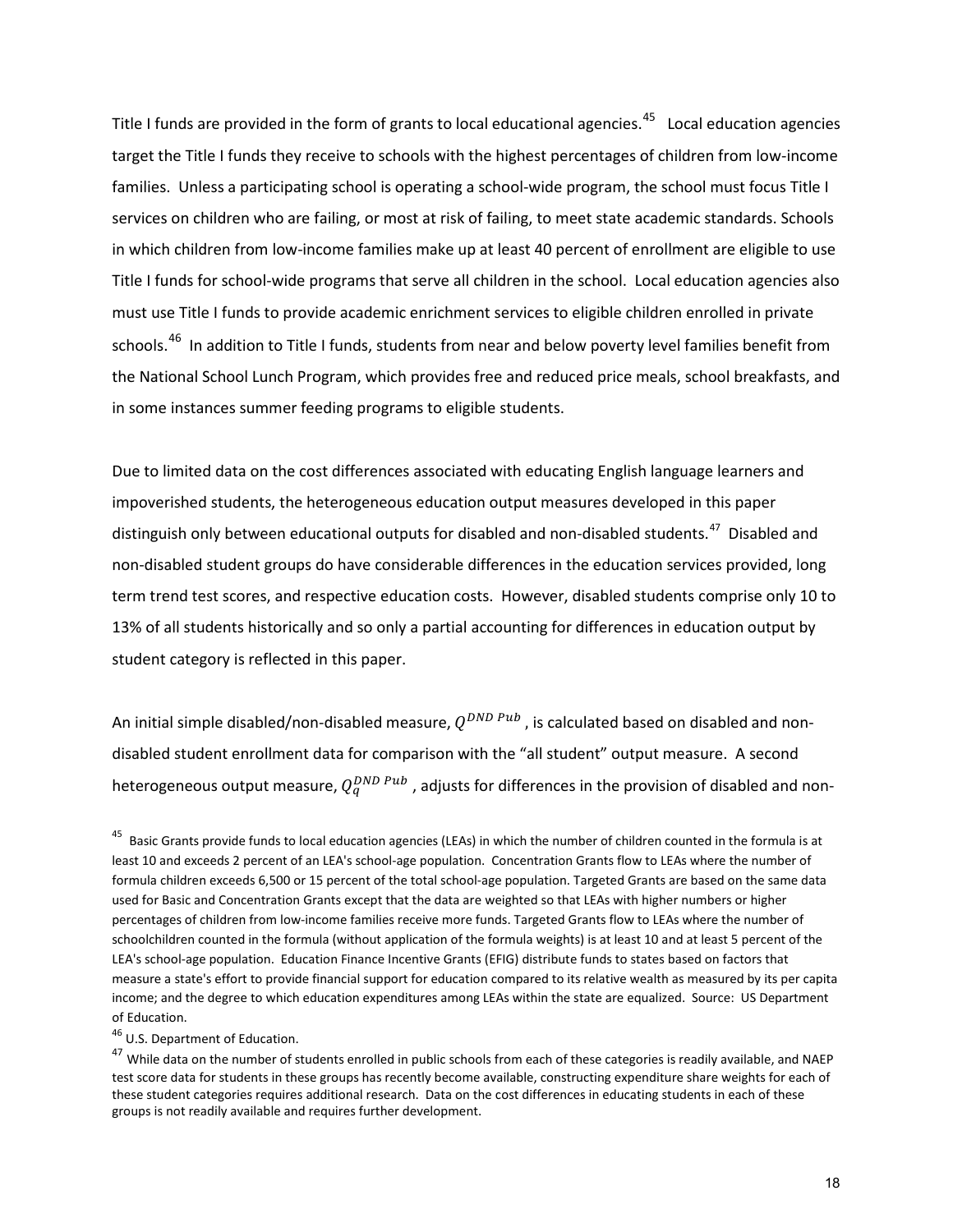disabled student education services and is quality adjusted using NAEP test score data for disabled and non-disabled student groups. A third "disabled/ non-disabled" output measure,  $Q_{q,sT,RT,F}^{DND\,Pub}$ , explicitly accounts for noninstructional services such as food, regular transportation services for both disabled and non-disabled students and special transportation services for disabled students requiring this level of transportation. In this third "disabled/non-disabled" measure, education output is a weighted function of quality adjusted educational services for disabled students, quality adjusted educational services for non-disabled students, special transportation services for disabled students, regular transportation services for disabled and non-disabled students, and food services for all students. The weights used are total expenditure weights. These measures are constructed for public elementary and secondary schools only due to the limited data available for private schools.

## *Enrollment Data*

Public school student enrollment data for grades K-12 from the National Center for Education Statistics (NCES) is used as the basis for the disabled/ non-disabled physical volume measures of education output.<sup>48</sup> For the disabled/non-disabled education output measures, public school student enrollment in the disabled and non-disabled categories is estimated using data on the number of students ages 3-21 served under the Individuals with Disabilities Education Act as a percent of public school enrollment. This data is obtained from the U.S. Department of Education, as published in the Digest of Education Statistics.<sup>49</sup> The NCES public school enrollment data for all students is split into disabled and nondisabled student enrollment categories based on the percentage of disabled students enrolled in public schools. This percentage ranges from 10.1 in 1980 to 13.2 in 2009, with a high of 13.8 in 2004.<sup>50</sup>

## *Quality Adjusting "Disabled/ Non-Disabled" Output Measures*

Until 1996, differences in the educational performance of students with specific educational needs were difficult to track. NAEP provided no testing accommodations for students with disabilities or English language learners prior to 1996. As a result, many of these students were excluded from NAEP testing, limiting the number of students in these categories who were available for testing. With the passage of

<span id="page-20-0"></span><sup>&</sup>lt;sup>48</sup> As noted in Powers (December 2011), the NCES enrollment data exhibits a similar trend to the Census enrollment data for elementary and secondary schools and less year to year variability.<br><sup>49</sup> U.S. Department of Education, Office of Special Education Programs, *Annual Report to Congress on the Implementation of the* 

<span id="page-20-1"></span>*Individuals with Disabilities Education Act*, selected years, 1979 through 2006; and Individuals with Disabilities Education Act (IDEA) database, retrieved September 13, 2010, from http://www.ideadata.org/PartBdata.asp. National Center for Education Statistics, *Statistics of Public Elementary and Secondary School Systems*, 1977–78 and 1980–81; Common Core of Data (CCD), "State Nonfiscal Survey of Public Elementary/Secondary Education," 1990–91 through 2008–09.<br><sup>50</sup> Digest of Education Statistics, 2001 and 2010.

<span id="page-20-2"></span>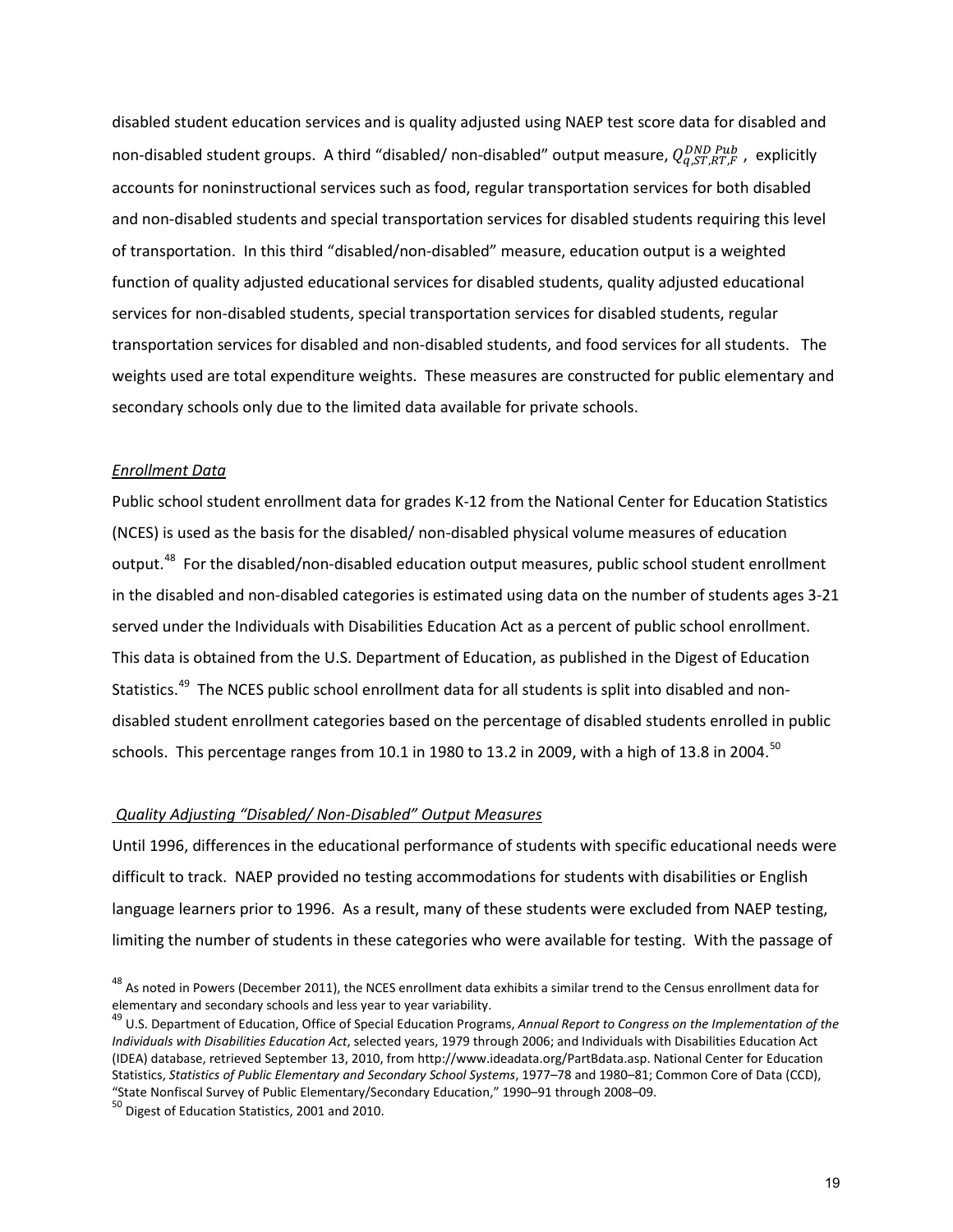the Individuals with Disabilities Education Act in 1997, NAEP prepared new guidelines for testing accommodations and inclusion of students with disabilities and English language learners. Beginning in 2004, NAEP long term reading and mathematics test scores were published for students with disabilities, English language learners, and students approved for free and reduced price lunches.<sup>[51](#page-21-0)</sup>

For disabled/ non-disabled quality adjusted education output measures, public school disabled and nondisabled student enrollments are adjusted separately using the NAEP long term trend reading and mathematics scores for disabled and non-disabled students ages 9, 13, and 17. Because reading and mathematics test scores for disabled and non-disabled students are only published for 2004 and 2008, these test scores are extrapolated back to 1980 by multiplying the current years' "all students" test score by the ratio of the previous years' disabled (or non-disabled) student test score to the previous years' "all students" test score. Further research is underway to improve the estimation of the disabled and non-disabled student test scores using unpublished NAEP data.<sup>52</sup> The test score data for disabled and non-disabled students is interpolated between the 2004 and 2008 testing years to estimate test scores for non-testing years. A ratio of the reading or mathematics test score to the perfect score is computed for each year.

These ratios are then used to quality adjust disabled and non-disabled student enrollment. For public school disabled student quality adjusted education output measures, estimated public school disabled student enrollment for grades K-8 is adjusted by first averaging the mathematics test score ratios for ages 9 and 13 to get a single score for grades K-8. This is also done for the reading test score ratios for ages 9 and 13. The combined mathematics and reading test scores for grades K-8 are then averaged together, and the resulting test score ratio series is multiplied by public school disabled students enrollment for grades K-8 to obtain a quality adjusted education output measure for grades K-8.

For grades 9-12, mathematics and reading test scores for the age 17 testing group in public schools only are averaged and used to quality adjust disabled student enrollment in these grades in public schools.

<span id="page-21-0"></span><sup>51</sup> "NAEP 2004 Trends in Academic Progress: Three Decades of Student Performance in Reading and Mathematics," NCES 2005- 464, July 2005, Institute of Education Sciences, National Center for Education Statistics, US Department of Education, p. 103.<br>See also NAEP web-site http://nces.ed.gov/nationsreportcard/about/inclusion.asp.

<span id="page-21-1"></span> $52$  Steven Flint of the Division of Industry Productivity Studies, Office of Productivity Research, Bureau of Labor Statistics, is currently engaged in developing this data from a restricted access dataset available from the NAEP.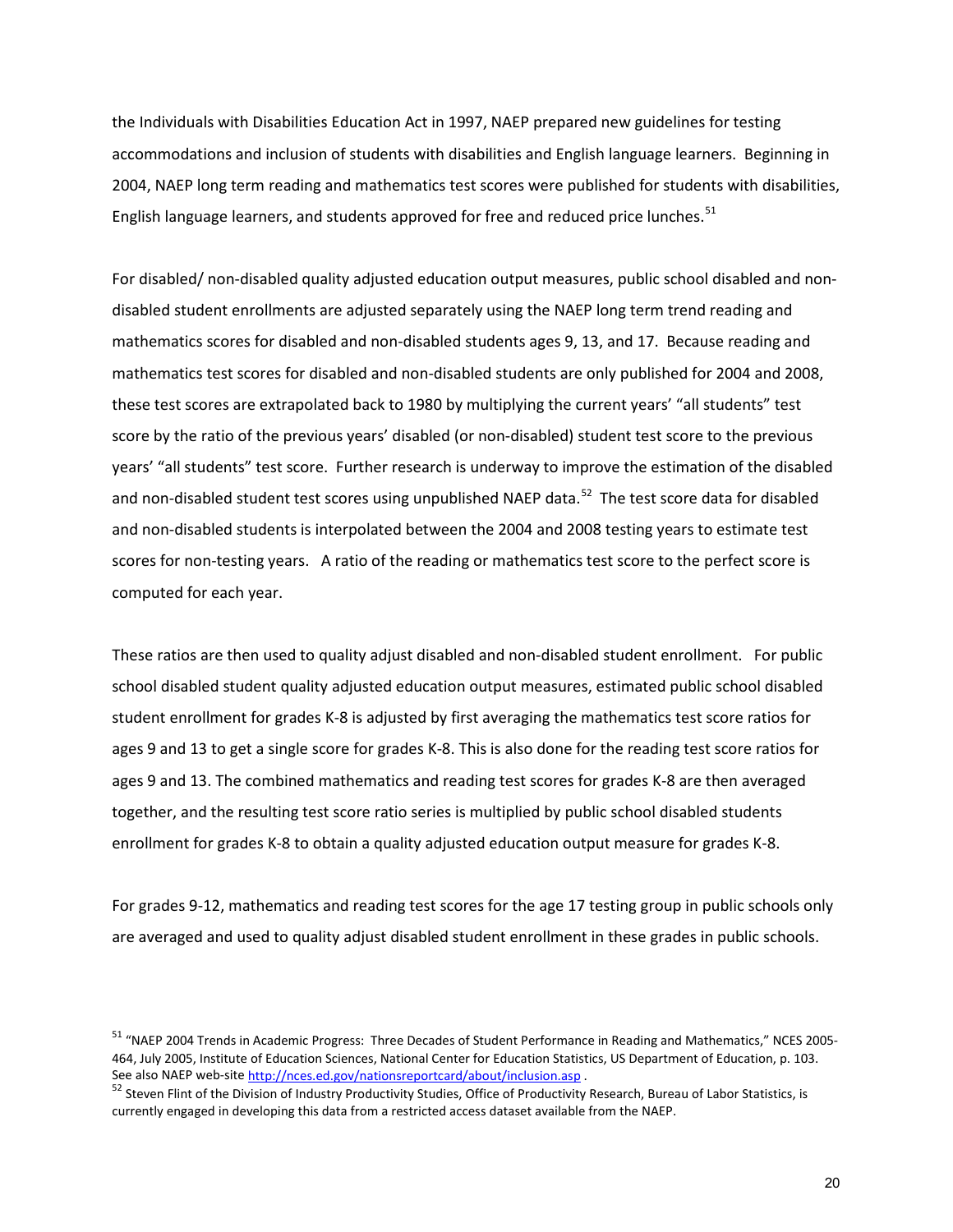The grades K-8 and 9-12 quality adjusted enrollment data series are totaled to obtain a quality adjusted disabled student elementary and secondary public school education output series for grades K-12. Similar procedures are followed to obtain a quality adjusted non-disabled student elementary and secondary public school education output series for grades K-12.

## *Non-Instructional Services for "Disabled/ Non-Disabled" Output Measures*

The "disabled/non-disabled" educational output measure,  $Q_{q,ST,RT,F}^{DND\,Pub}$  , is a function of educational services for disabled students, educational services for non-disabled students, special transportation services for disabled students, regular transportation services, and food services. Educational services for disabled and non-disabled students are physical volume measures based on public school student enrollment of disabled and non-disabled students and quality adjusted using NAEP long term trend test scores for disabled and non-disabled student categories, respectively. Public school student enrollment of disabled students is estimated using data on the percentage of children in pre-kindergarten through grade 12 served under the Individuals with Disabilities Education Act, Part B, based on total enrollment in public schools.<sup>53</sup>

Two transportation services measures are constructed in order to account for the more costly special transportation services provided to some disabled students and the less costly regular transportation services provided to disabled students not requiring special transportation and to non-disabled students. Data on the percentage of disabled students requiring regular or special transportation and of that percentage, the percentage requiring special transportation, the cost per pupil of special and regular transportation services, and total public school transportation expenditures is used to develop estimates of the number of disabled students requiring special transportation, the expenditure on special transportation, the number of disabled and non-disabled students requiring regular transportation and the expenditure on regular transportation.<sup>54</sup> Estimated transportation services for disabled and non-disabled students are developed using data on the percent of disabled students requiring special transportation, the percent of disabled students requiring special or regular

<span id="page-22-1"></span><span id="page-22-0"></span><sup>53</sup> U.S. Department of Education, Office of Special Education Programs, *Annual Report to Congress on the Implementation of the Individuals with Disabilities Education Act*, selected years, 1992 through 2006, and Individuals with Disabilities Education Act (IDEA) database, retrieved September 2, 2010, from http://www.ideadata.org/PartBdata.asp. National Center for Education Statistics, Common Core of Data (CCD), "State Nonfiscal Survey of Public Elementary/ Secondary Education," 2008–09.<br><sup>54</sup> American Institutes for Research, Center for Special Education Finance, Special Education Expenditure Spending on Transportation Services for Students with Disabilities, 1999-2000?", Report 3, November 2002. Study prepared under the auspices of the U.S. Department of Education, Office of Special Programs; Moore et al (1988); National Public Education Financial Survey.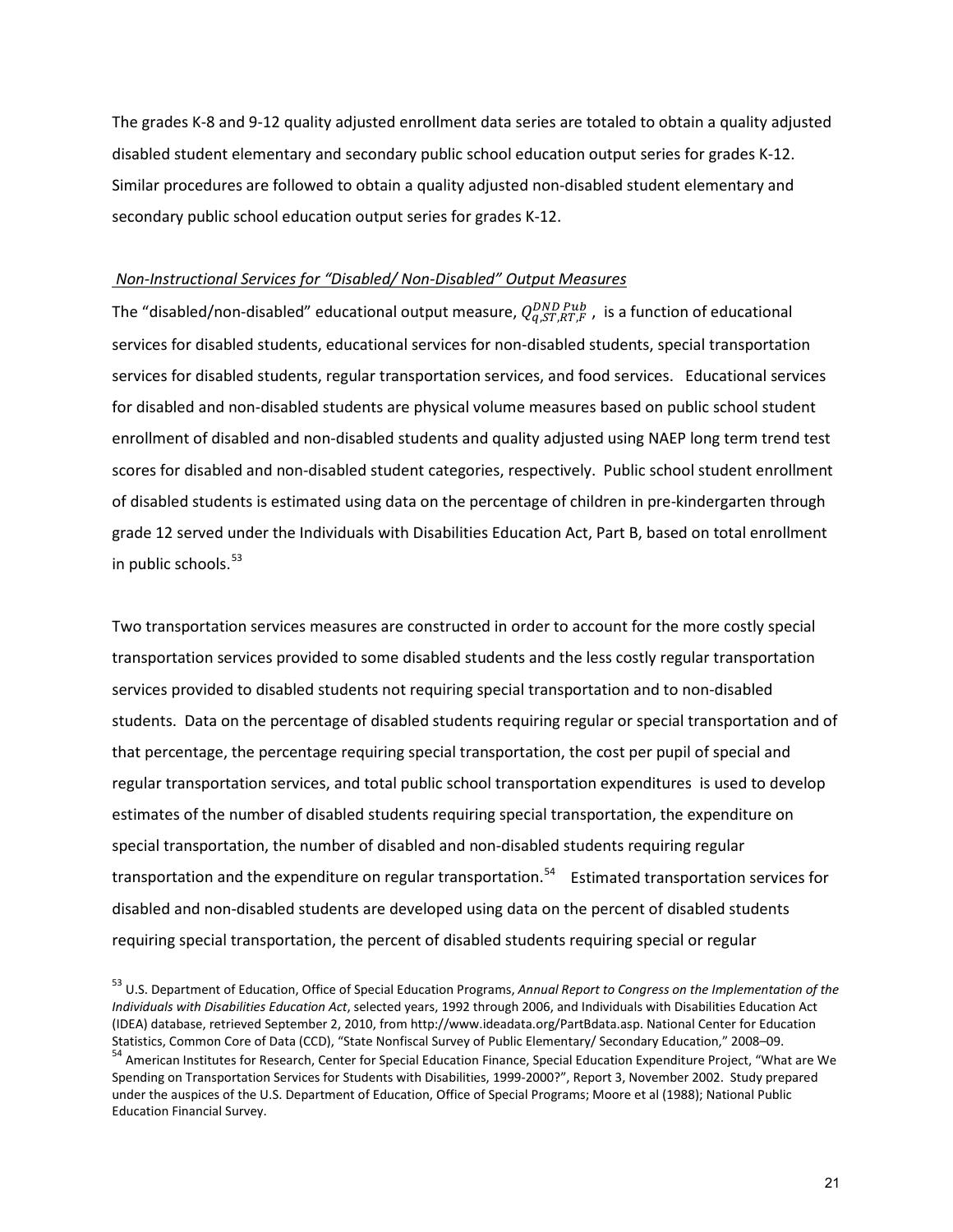transportation, the per pupil transportation expenditure for students receiving special transportation, and the per pupil transportation expenditure for disabled and non-disabled students receiving regular transportation.<sup>[55](#page-23-0)</sup>

Food services are not distinguished separately for disabled and non-disabled students, and are estimated using a physical count of the number of lunches served. Estimates of food services for disabled and non-disabled students are based on data from the U.S. Department of Agriculture National School Lunch Program and the U.S. Department of Education. Number of lunches served and expenditures on school lunches for disabled and non-disabled student categories are estimated using the respective ratios of disabled students to all students and non-disabled students to all students.

For each of the five individual output measures underlying the disabled/non-disabled education output measure, expenditure share weights are constructed using data from the U.S. Department of Education, National Center for Education Statistics, Common Core of Data (CCD), "National Public Education Financial Survey," Moore et al (1988), and the Special Education Expenditure Project Report "What are We Spending on Transportation Services for Students with Disabilities, 1999-2000."

For the purpose of constructing expenditure share weights, expenditures for disabled students' educational services are estimated using a ratio of the average expenditure to educate a student with disabilities relative to the average expenditure on a regular education student.<sup>[56](#page-23-1)</sup> Disabled student special and regular transportation and food costs are subtracted from educational expenditures for disabled students to calculate the expenditure weight for disabled students' educational services. Expenditures for special transportation services are calculated using estimates of the percent of disabled students requiring special transportation services and estimates of the higher cost of special transportation services. Expenditures for regular transportation services are estimated using data on the percent of disabled students requiring regular transportation services and expenditures on regular transportation services. Expenditures for food services are based on the same price per meal for

<span id="page-23-0"></span><sup>&</sup>lt;sup>55</sup> Data on the percent of disabled students receiving special transportation is obtained from "What are We Spending on Transportation Services for Students with Disabilities, 1999-2000," Report 3, November 2002, Special Education Expenditure Project, Office of Special Education Programs, U.S. Department of Education; and from Moore, Strang, Schwartz, and Braddock (1988).

<span id="page-23-1"></span><sup>&</sup>lt;sup>56</sup> American Institutes for Research, Center for Special Education Finance, Special Education Expenditure Project, "Total Expenditures for Students with Disabilities, 1999-2000: Spending Variation by Disability," Report 5, June 2003. Study prepared under the auspices of the U.S. Department of Education, Office of Special Education Programs.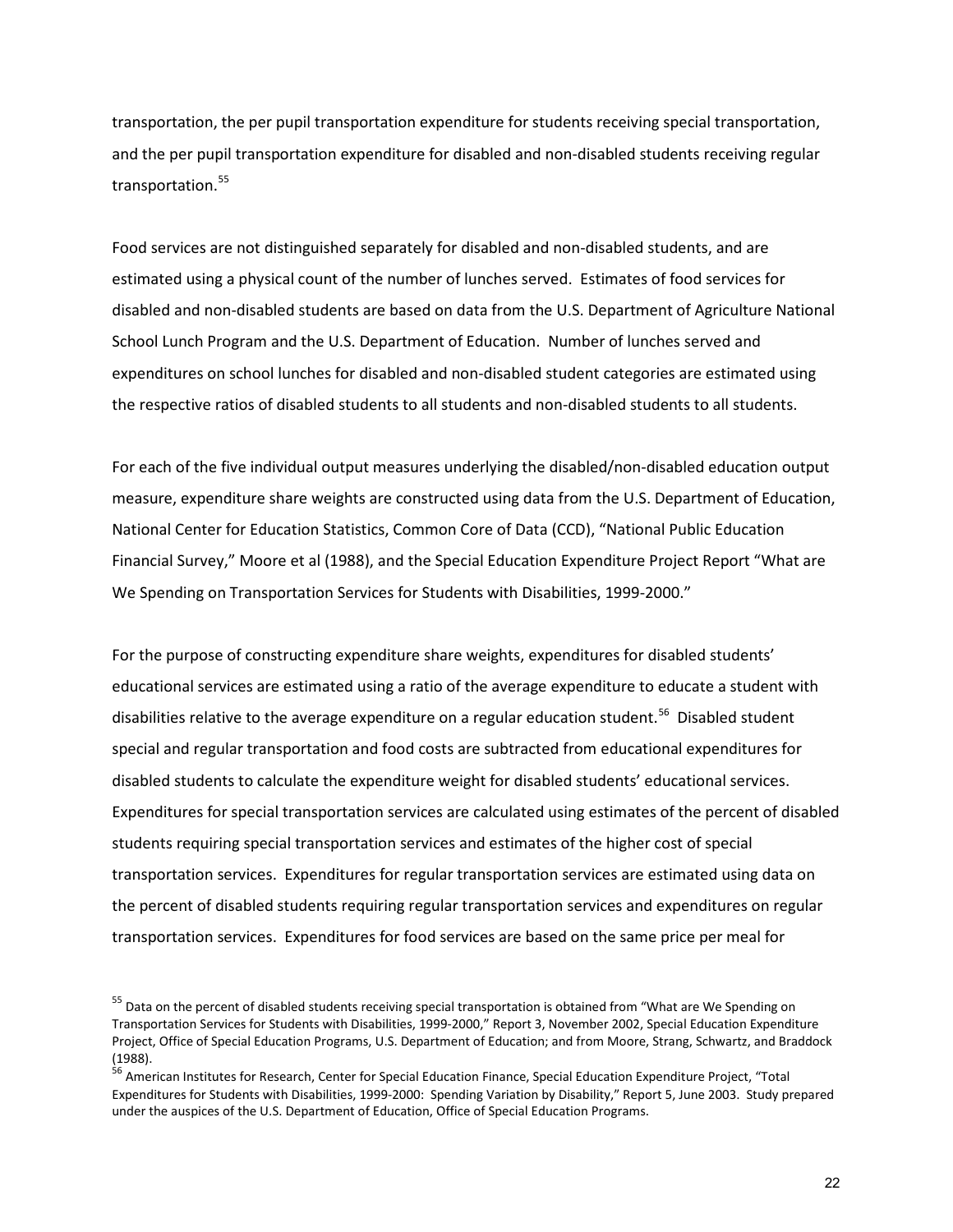disabled and non-disabled students, and split between disabled and non-disabled students in proportion to the percents of disabled and non-disabled students.

#### *C. Empirical Results*

Table 1 presents the annual growth rates of "all student", disabled and non-disabled public school student enrollment for 1981-2008, and private school student enrollment for 1990-2007. The annual growth rates of disabled and non-disabled public school student enrollments tend to differ, with a .70 correlation rate; disabled and all public school student enrollments have a .80 rate of correlation; and non-disabled and all public school student enrollments have a .99 correlation rate. Table 2 displays annual growth rates for private school student enrollment for 1990-2007.

Table 3 presents the annual growth rates of alternative public school education output measures for the years 1981-2008 or 1990-2007, depending on data availability. The simple "all students" public school enrollment as an education output measure,  $Q^{All\,Pub}$ , generally has a lower annual growth rate of education output when compared to the quality-adjusted "all students" public school enrollment based measure,  $Q_q^{All\;Pub}$ . The annual growth rates of the "all students" education output measure with explicit transportation and food services,  $Q_{q,T,F}^{All\;Pub}$  , are generally higher than the annual growth rates of the simple "all students" measure  $Q^{All\,Pub}$  and the quality adjusted "all students" measure  $Q^{All\, Pub}_{q}$ without explicit transportation and food services. The measure  $O^{DND\ Pub}$ , which accounts for differences in education output for disabled and non-disabled students, has generally lower annual growth rates than the homogeneous "all students" measure, with the exception of the years 2003-07, where annual growth rates are higher. Quality adjusting the disabled/non-disabled output measure,  $Q_q^{DND\,Pub}$ , results in a somewhat higher annual growth rates. Basing education output on separate disabled and non-disabled student education outputs and explicitly accounting for special and regular transportation and food services, as does the measure  $Q_{q,ST,RT,F}^{DND\;Pub}$  , results in a measure which generally has lower annual growth rates than the three "all students" output measures in the early years and higher annual growth rates in the later years. This may be the result of a decline in per student costs of educating disabled students relative to non-disabled students over time. Historically, with the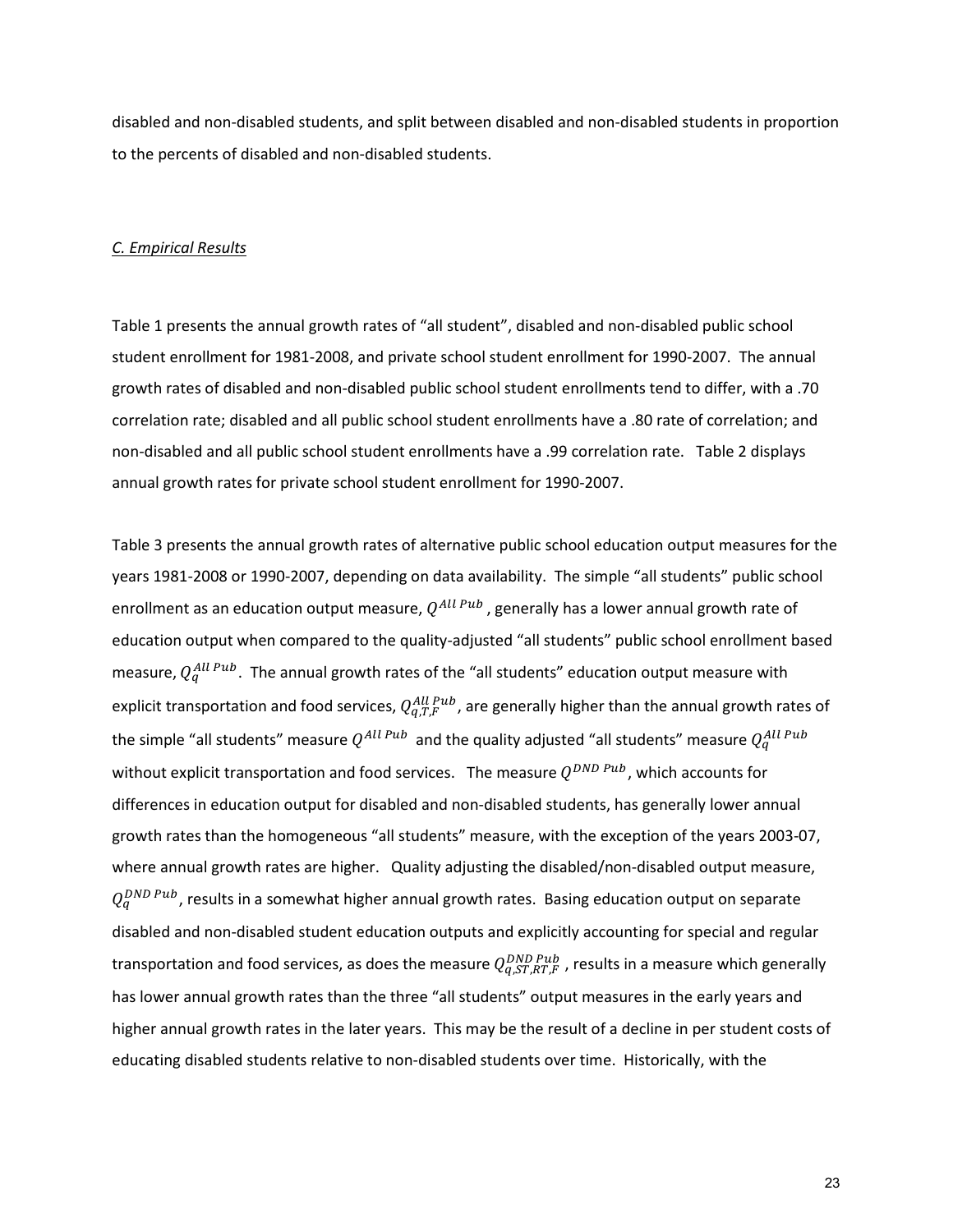| Table 1. Public School Enrollment, Grades K-12<br>(Annual Growth Rates) |                     |                          |                              |  |  |  |  |  |
|-------------------------------------------------------------------------|---------------------|--------------------------|------------------------------|--|--|--|--|--|
| <b>YEAR</b>                                                             | <b>All Students</b> | <b>Disabled Students</b> | <b>Non-Disabled Students</b> |  |  |  |  |  |
| 1981                                                                    | $-2.052$            | $-0.805$                 | $-2.192$                     |  |  |  |  |  |
| 1982                                                                    | $-1.213$            | 0.029                    | $-1.354$                     |  |  |  |  |  |
| 1983                                                                    | $-0.792$            | 0.439                    | $-0.935$                     |  |  |  |  |  |
| 1984                                                                    | $-0.124$            | 1.101                    | $-0.267$                     |  |  |  |  |  |
| 1985                                                                    | 0.439               | 1.656                    | 0.295                        |  |  |  |  |  |
| 1986                                                                    | 0.762               | 1.968                    | 0.617                        |  |  |  |  |  |
| 1987                                                                    | 0.620               | 1.810                    | 0.475                        |  |  |  |  |  |
| 1988                                                                    | 0.373               | 2.198                    | 0.148                        |  |  |  |  |  |
| 1989                                                                    | 0.793               | 1.693                    | 0.680                        |  |  |  |  |  |
| 1990                                                                    | 1.570               | 2.469                    | 1.455                        |  |  |  |  |  |
| 1991                                                                    | 1.853               | 3.640                    | 1.623                        |  |  |  |  |  |
| 1992                                                                    | 1.553               | 3.304                    | 1.324                        |  |  |  |  |  |
| 1993                                                                    | 1.420               | 3.139                    | 1.190                        |  |  |  |  |  |
| 1994                                                                    | 1.373               | 3.062                    | 1.142                        |  |  |  |  |  |
| 1995                                                                    | 1.597               | 3.262                    | 1.365                        |  |  |  |  |  |
| 1996                                                                    | 1.667               | 3.307                    | 1.435                        |  |  |  |  |  |
| 1997                                                                    | 1.093               | 2.697                    | 0.861                        |  |  |  |  |  |
| 1998                                                                    | 0.884               | 2.460                    | 0.652                        |  |  |  |  |  |
| 1999                                                                    | 0.595               | 2.143                    | 0.364                        |  |  |  |  |  |
| 2000                                                                    | 0.697               | 1.460                    | 0.581                        |  |  |  |  |  |
| 2001                                                                    | 0.817               | 1.575                    | 0.701                        |  |  |  |  |  |
| 2002                                                                    | 0.986               | 1.739                    | 0.869                        |  |  |  |  |  |
| 2003                                                                    | 0.683               | 2.175                    | 0.450                        |  |  |  |  |  |
| 2004                                                                    | 0.450               | 1.183                    | 0.333                        |  |  |  |  |  |
| 2005                                                                    | 0.569               | $-0.160$                 | 0.685                        |  |  |  |  |  |
| 2006                                                                    | 0.322               | $-0.411$                 | 0.438                        |  |  |  |  |  |
| 2007                                                                    | $-0.042$            | $-1.512$                 | 0.190                        |  |  |  |  |  |
| 2008                                                                    | $-0.260$            | $-1.749$                 | $-0.030$                     |  |  |  |  |  |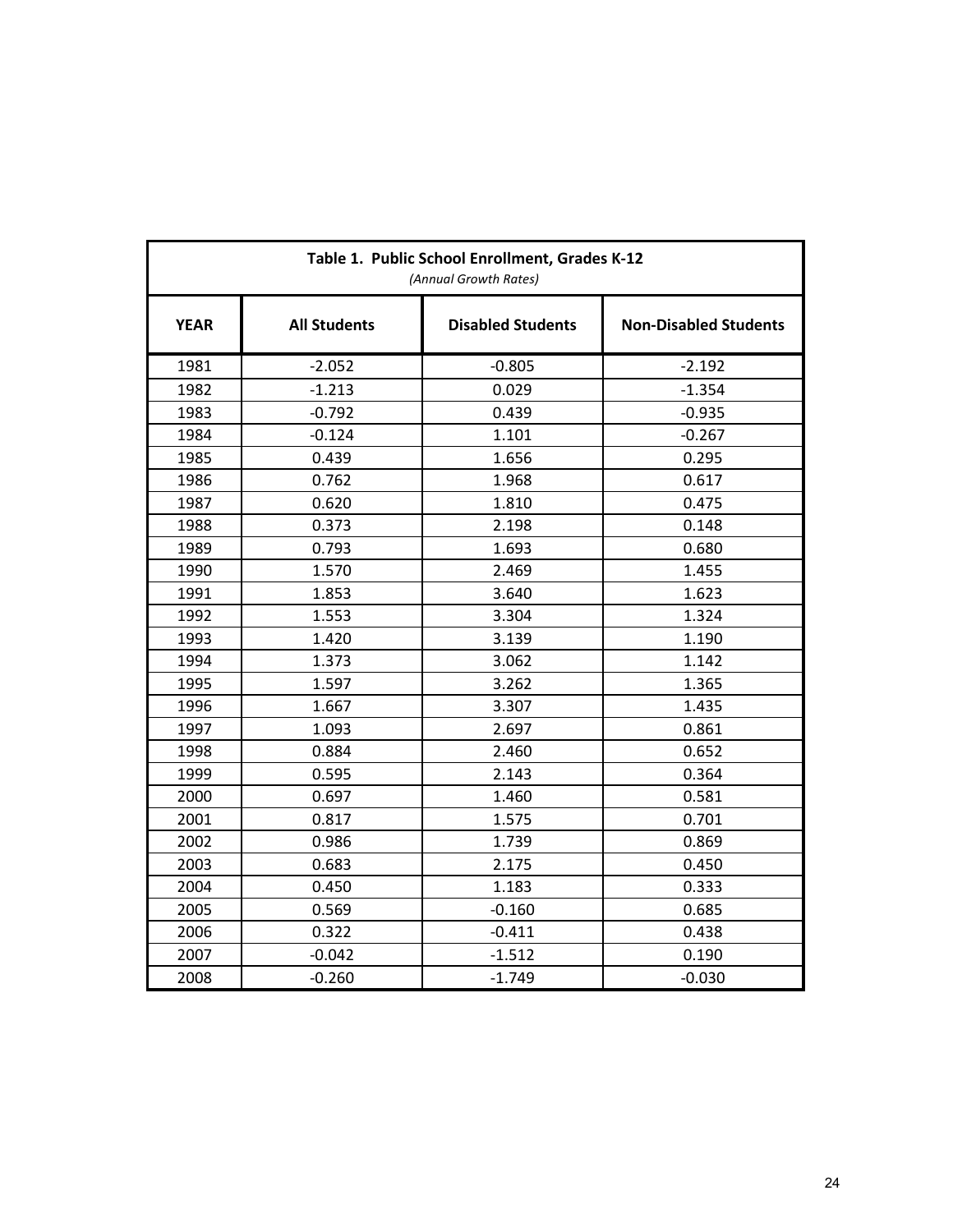| Table 2. Private School Enrollment, Grades K-12<br>(Annual Growth Rates) |         |            |             |  |  |  |  |  |
|--------------------------------------------------------------------------|---------|------------|-------------|--|--|--|--|--|
| <b>YEAR</b>                                                              | Total   | Grades K-8 | Grades 9-12 |  |  |  |  |  |
| 1990                                                                     | 2.91    | 3.08       | 2.33        |  |  |  |  |  |
| 1991                                                                     | 2.82    | 2.99       | 2.28        |  |  |  |  |  |
| 1992                                                                     | $-0.64$ | $-0.24$    | $-1.94$     |  |  |  |  |  |
| 1993                                                                     | $-0.64$ | $-0.24$    | $-1.98$     |  |  |  |  |  |
| 1994                                                                     | 2.43    | 2.24       | 3.08        |  |  |  |  |  |
| 1995                                                                     | 2.37    | 2.19       | 2.99        |  |  |  |  |  |
| 1996                                                                     | 1.28    | 1.14       | 1.75        |  |  |  |  |  |
| 1997                                                                     | 1.26    | 1.13       | 1.72        |  |  |  |  |  |
| 1998                                                                     | $-0.50$ | $-0.39$    | $-0.84$     |  |  |  |  |  |
| 1999                                                                     | $-0.50$ | $-0.39$    | $-0.85$     |  |  |  |  |  |
| 2000                                                                     | 2.83    | 2.12       | 5.15        |  |  |  |  |  |
| 2001                                                                     | 2.75    | 2.08       | 4.90        |  |  |  |  |  |
| 2002                                                                     | $-3.22$ | $-3.72$    | $-1.67$     |  |  |  |  |  |
| 2003                                                                     | $-3.33$ | $-3.87$    | $-1.70$     |  |  |  |  |  |
| 2004                                                                     | $-0.60$ | $-1.45$    | 1.94        |  |  |  |  |  |
| 2005                                                                     | $-0.61$ | $-1.47$    | 1.90        |  |  |  |  |  |
| 2006                                                                     | $-2.30$ | $-2.87$    | $-0.69$     |  |  |  |  |  |
| 2007                                                                     | $-2.35$ | $-2.96$    | $-0.70$     |  |  |  |  |  |

<sup>1</sup> Source: National Center for Education Statistics, Private School Survey. Data is obtained from the Common Core of Data database http://nces.ed.gov/ccd/ for years 1989, 1991, 1993, 1995, 1997, 1999, 2001, 2003, 2005, and 2007. For 1990, 1992, 1994, 1996, 1998, 2000, 2002, 2004, and 2006 interpolated values are used.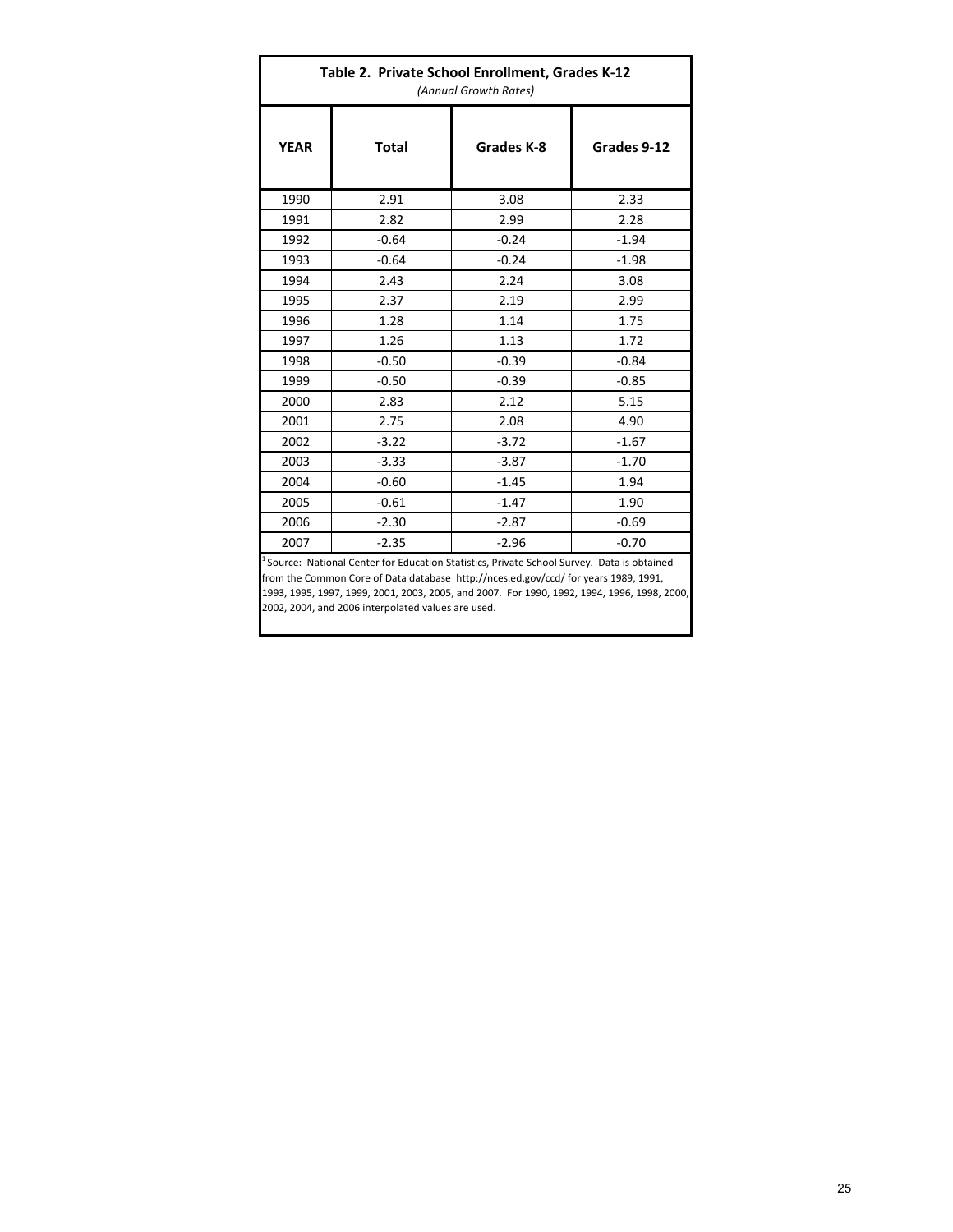| Table 3. Alternative Public School Education Output Measures<br>(Annual Growth Rates) |                                                                     |                                                                                                                           |                                                                                                                                                                                      |                                                                                |                                                                                                                         |                                                                                                                                                                                                                                                    |  |  |  |
|---------------------------------------------------------------------------------------|---------------------------------------------------------------------|---------------------------------------------------------------------------------------------------------------------------|--------------------------------------------------------------------------------------------------------------------------------------------------------------------------------------|--------------------------------------------------------------------------------|-------------------------------------------------------------------------------------------------------------------------|----------------------------------------------------------------------------------------------------------------------------------------------------------------------------------------------------------------------------------------------------|--|--|--|
| <b>YEAR</b>                                                                           | $Q^{\text{All Pub}}$<br><b>All Public School</b><br><b>Students</b> | $Q^{\text{All Pub}}$<br><b>All Public School</b><br><b>Students</b><br>(Quality Adjusted Using<br><b>LTT Test Scores)</b> | $Q^{\text{All Pub}}$<br>q, T, F<br><b>All Public School</b><br><b>Students</b><br><b>Separate Transportation</b><br>and Food Services<br>(Quality Adjusted Using LTT<br>Test Scores) | $Q^{\text{DND Pub}}$<br>Disabled/Non-Disabled<br><b>Public School Students</b> | $Q^{DND\ Pub}$<br>Disabled/Non-Disabled<br><b>Public School Students</b><br>(Quality Adjusted Using LTT Test<br>Scores) | $\mathbf{Q}^{\text{DND Pub}}$<br>q, ST, RT, F<br>Disabled/Non-Disabled<br><b>Public School Students</b><br><b>Separate Special and Regular</b><br><b>Transportation and Food</b><br><b>Services</b><br>(Quality Adjusted Using LTT Test<br>Scores) |  |  |  |
| 1981                                                                                  | $-2.052$                                                            | $-2.200$                                                                                                                  | na                                                                                                                                                                                   | na                                                                             | na                                                                                                                      | na                                                                                                                                                                                                                                                 |  |  |  |
| 1982                                                                                  | $-1.213$                                                            | $-1.369$                                                                                                                  | na                                                                                                                                                                                   | na                                                                             | na                                                                                                                      | na                                                                                                                                                                                                                                                 |  |  |  |
| 1983                                                                                  | $-0.792$                                                            | $-0.738$                                                                                                                  | na                                                                                                                                                                                   | na                                                                             | na                                                                                                                      | na                                                                                                                                                                                                                                                 |  |  |  |
| 1984                                                                                  | $-0.124$                                                            | 0.025                                                                                                                     | na                                                                                                                                                                                   | na                                                                             | na                                                                                                                      | na                                                                                                                                                                                                                                                 |  |  |  |
| 1985                                                                                  | 0.439                                                               | 0.715                                                                                                                     | na                                                                                                                                                                                   | na                                                                             | na                                                                                                                      | na                                                                                                                                                                                                                                                 |  |  |  |
| 1986                                                                                  | 0.762                                                               | 0.793                                                                                                                     | na                                                                                                                                                                                   | na                                                                             | na                                                                                                                      | na                                                                                                                                                                                                                                                 |  |  |  |
| 1987                                                                                  | 0.620                                                               | 0.698                                                                                                                     | na                                                                                                                                                                                   | na                                                                             | na                                                                                                                      | na                                                                                                                                                                                                                                                 |  |  |  |
| 1988                                                                                  | 0.373                                                               | 0.398                                                                                                                     | na                                                                                                                                                                                   | na                                                                             | na                                                                                                                      | na                                                                                                                                                                                                                                                 |  |  |  |
| 1989                                                                                  | 0.793                                                               | 0.675                                                                                                                     | na                                                                                                                                                                                   | na                                                                             | na                                                                                                                      | na                                                                                                                                                                                                                                                 |  |  |  |
| 1990                                                                                  | 1.570                                                               | 1.539                                                                                                                     | 1.534                                                                                                                                                                                | 1.539                                                                          | 1.519                                                                                                                   | 1.790                                                                                                                                                                                                                                              |  |  |  |
| 1991                                                                                  | 1.853                                                               | 2.029                                                                                                                     | 2.166                                                                                                                                                                                | 1.564                                                                          | 1.721                                                                                                                   | 1.352                                                                                                                                                                                                                                              |  |  |  |
| 1992                                                                                  | 1.553                                                               | 1.740                                                                                                                     | 1.716                                                                                                                                                                                | 1.274                                                                          | 1.446                                                                                                                   | 1.424                                                                                                                                                                                                                                              |  |  |  |
| 1993                                                                                  | 1.420                                                               | 1.403                                                                                                                     | 1.394                                                                                                                                                                                | 1.150                                                                          | 1.119                                                                                                                   | 1.014                                                                                                                                                                                                                                              |  |  |  |
| 1994                                                                                  | 1.373                                                               | 1.368                                                                                                                     | 1.283                                                                                                                                                                                | 1.111                                                                          | 1.092                                                                                                                   | 0.950                                                                                                                                                                                                                                              |  |  |  |
| 1995                                                                                  | 1.597                                                               | 1.795                                                                                                                     | 1.858                                                                                                                                                                                | 1.342                                                                          | 1.524                                                                                                                   | 1.586                                                                                                                                                                                                                                              |  |  |  |
| 1996                                                                                  | 1.667                                                               | 1.888                                                                                                                     | 1.832                                                                                                                                                                                | 1.421                                                                          | 1.624                                                                                                                   | 1.687                                                                                                                                                                                                                                              |  |  |  |
| 1997                                                                                  | 1.093                                                               | 1.194                                                                                                                     | 1.283                                                                                                                                                                                | 0.856                                                                          | 0.942                                                                                                                   | 1.046                                                                                                                                                                                                                                              |  |  |  |
| 1998                                                                                  | 0.884                                                               | 0.964                                                                                                                     | 1.070                                                                                                                                                                                | 0.655                                                                          | 0.722                                                                                                                   | 0.942                                                                                                                                                                                                                                              |  |  |  |
| 1999                                                                                  | 0.595                                                               | 0.709                                                                                                                     | 0.750                                                                                                                                                                                | 0.376                                                                          | 0.473                                                                                                                   | 0.706                                                                                                                                                                                                                                              |  |  |  |
| 2000                                                                                  | 0.697                                                               | 0.914                                                                                                                     | 0.839                                                                                                                                                                                | 0.459                                                                          | 0.665                                                                                                                   | 1.107                                                                                                                                                                                                                                              |  |  |  |
| 2001                                                                                  | 0.817                                                               | 1.057                                                                                                                     | 1.069                                                                                                                                                                                | 0.579                                                                          | 0.806                                                                                                                   | 1.104                                                                                                                                                                                                                                              |  |  |  |
| 2002                                                                                  | 0.986                                                               | 1.261                                                                                                                     | 1.272                                                                                                                                                                                | 0.748                                                                          | 1.007                                                                                                                   | 1.366                                                                                                                                                                                                                                              |  |  |  |
| 2003                                                                                  | 0.683                                                               | 0.945                                                                                                                     | 0.970                                                                                                                                                                                | 0.211                                                                          | 0.445                                                                                                                   | 0.674                                                                                                                                                                                                                                              |  |  |  |
| 2004                                                                                  | 0.450                                                               | 0.723                                                                                                                     | 0.733                                                                                                                                                                                | 0.215                                                                          | 0.471                                                                                                                   | 0.957                                                                                                                                                                                                                                              |  |  |  |
| 2005                                                                                  | 0.569                                                               | 0.836                                                                                                                     | 0.816                                                                                                                                                                                | 0.804                                                                          | 1.206                                                                                                                   | 1.832                                                                                                                                                                                                                                              |  |  |  |
| 2006                                                                                  | 0.322                                                               | 0.553                                                                                                                     | 0.579                                                                                                                                                                                | 0.558                                                                          | 0.925                                                                                                                   | 1.393                                                                                                                                                                                                                                              |  |  |  |
| 2007                                                                                  | $-0.042$                                                            | 0.145                                                                                                                     | 0.142                                                                                                                                                                                | 0.431                                                                          | 0.766                                                                                                                   | 1.493                                                                                                                                                                                                                                              |  |  |  |
| 2008                                                                                  | $-0.260$                                                            | $-0.104$                                                                                                                  |                                                                                                                                                                                      |                                                                                |                                                                                                                         |                                                                                                                                                                                                                                                    |  |  |  |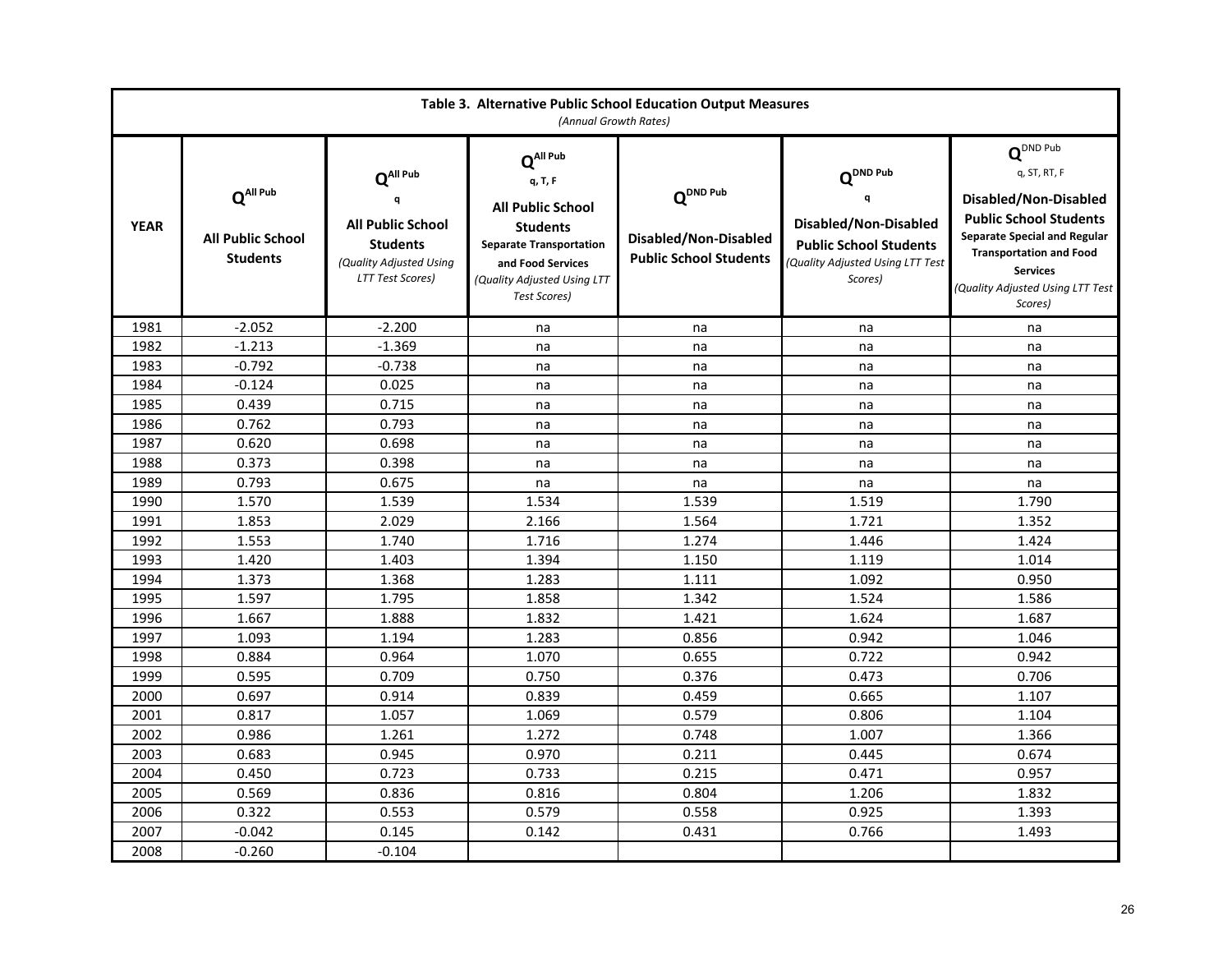implementation of the Individuals with Disabilities in Education Act, increasing numbers of disabled students are receiving educational services in less restrictive, and less costly, settings.

Table 4 presents average annual growth rates for the alternative education output measures, for selected time periods. The average annual growth rates of the quality-adjusted "all students" measure are consistently higher than those of the simple "all students" measure; similarly the average annual growth rates of the "all students" measure with explicit transportation and food services are consistently higher than those of the simple "all students" and the quality-adjusted "all students" measures. Average annual growth rates of the "disabled/ non-disabled" measures are generally lower than those of the three "all students" measures in the early time periods and greater than the "all students" measures in the later time periods. Average annual growth rates for unadjusted and quality adjusted private school education output are shown in Table 5.

Table 6 presents differences in acceleration for selected pairs of the public school education output measures in selected time periods. The three "all students" measures – simple "all students", qualityadjusted "all students", and quality adjusted "all students" with explicit transportation and food services- show little difference in acceleration in the (1990-01, 2001-07), (1990-95, 1995-01) and (1995- 01, 2001-07) time periods. The "disabled/non-disabled" measure  $Q_{q,ST,RT,F}^{DND\,Pub}$  has the greatest difference in acceleration relative to the "all students" measure  $Q^{All\,Pub}$ , with differences in acceleration of .85, .43 and .66 in the (1990-01, 2001-07), (1990-95, 1995-01), and (1995-01, 2001-07) time periods. If a one percentage point difference in acceleration is considered to indicate a substantial difference between output measures, these results encourage interest in adjusting for differences in the educational outputs provided to heterogeneous student groups. However, these results are only suggestive of the importance of accounting for differences in educational outputs provided to students. Since disabled students include only 10 to 13% of all public school students and disabled student expenditures range from 20 to 22% of total expenditures, accounting more fully for the range of educational outputs provided at different costs to diverse student populations may result in an improved measure of education output.

27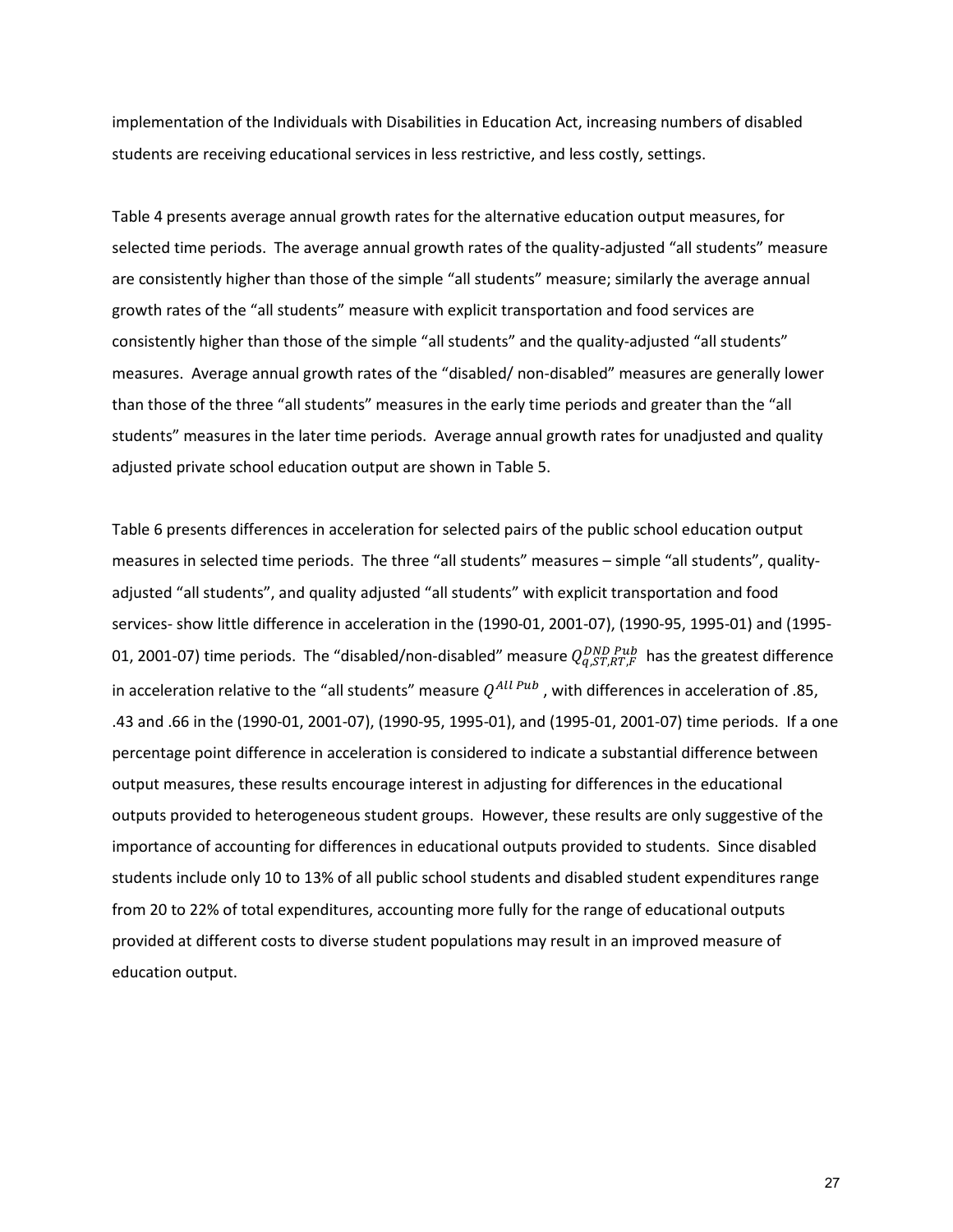| Table 4. Alternative Public School Education Output Measures<br><b>Average Annual Growth Rates</b> |                                                               |                                                                                                                          |                                                                                                                                                                                             |                                                                                |                                                                                                                                             |                                                                                                                                                                                                                                            |  |  |  |
|----------------------------------------------------------------------------------------------------|---------------------------------------------------------------|--------------------------------------------------------------------------------------------------------------------------|---------------------------------------------------------------------------------------------------------------------------------------------------------------------------------------------|--------------------------------------------------------------------------------|---------------------------------------------------------------------------------------------------------------------------------------------|--------------------------------------------------------------------------------------------------------------------------------------------------------------------------------------------------------------------------------------------|--|--|--|
| <b>Time</b><br>Period                                                                              | $Q^{All\,Pub}$<br><b>All Public School</b><br><b>Students</b> | $Q^{All\,Pub}$<br>a<br><b>All Public School</b><br><b>Students</b><br>(Quality Adjusted Using LTT<br><b>Test Scores)</b> | $Q^{\text{All Pub}}$<br>q, T, F<br><b>All Public School</b><br><b>Students</b><br><b>Separate Transportation and</b><br><b>Food Services</b><br>(Quality Adjusted Using LTT<br>Test Scores) | $Q^{\text{DND Pub}}$<br>Disabled/Non-Disabled<br><b>Public School Students</b> | $\mathbf{Q}^{\text{DND Pub}}$<br>a<br>Disabled/Non-Disabled<br><b>Public School Students</b><br>(Quality Adjusted Using LTT<br>Test Scores) | $Q^{DND \text{ Pub}}$<br>q, ST, RT, F<br>Disabled/Non-Disabled<br><b>Public School Students</b><br><b>Separate Special and Regular</b><br><b>Transportation and Food</b><br><b>Services</b><br>(Quality Adjusted Using LTT Test<br>Scores) |  |  |  |
| 1981-82                                                                                            | $-1.213$                                                      | $-1.369$                                                                                                                 | na                                                                                                                                                                                          | na                                                                             | na                                                                                                                                          | na                                                                                                                                                                                                                                         |  |  |  |
| 1981-90                                                                                            | 0.267                                                         | 0.301                                                                                                                    | na                                                                                                                                                                                          | na                                                                             | na                                                                                                                                          | na                                                                                                                                                                                                                                         |  |  |  |
| 1981-07                                                                                            | 0.726                                                         | 0.853                                                                                                                    | na                                                                                                                                                                                          | na                                                                             | na                                                                                                                                          | na                                                                                                                                                                                                                                         |  |  |  |
| 1982-90                                                                                            | 0.453                                                         | 0.511                                                                                                                    | na                                                                                                                                                                                          | na                                                                             | na                                                                                                                                          | na                                                                                                                                                                                                                                         |  |  |  |
| 1990-91                                                                                            | 1.853                                                         | 2.029                                                                                                                    | 2.166                                                                                                                                                                                       | 1.564                                                                          | 1.721                                                                                                                                       | 1.352                                                                                                                                                                                                                                      |  |  |  |
| 1990-95                                                                                            | 1.559                                                         | 1.667                                                                                                                    | 1.683                                                                                                                                                                                       | 1.288                                                                          | 1.380                                                                                                                                       | 1.265                                                                                                                                                                                                                                      |  |  |  |
| 1990-01                                                                                            | 1.231                                                         | 1.368                                                                                                                    | 1.386                                                                                                                                                                                       | 0.980                                                                          | 1.102                                                                                                                                       | 1.174                                                                                                                                                                                                                                      |  |  |  |
| 1990-07                                                                                            | 0.970                                                         | 1.147                                                                                                                    | 1.162                                                                                                                                                                                       | 0.808                                                                          | 0.996                                                                                                                                       | 1.213                                                                                                                                                                                                                                      |  |  |  |
| 1991-01                                                                                            | 1.169                                                         | 1.303                                                                                                                    | 1.309                                                                                                                                                                                       | 0.922                                                                          | 1.041                                                                                                                                       | 1.156                                                                                                                                                                                                                                      |  |  |  |
| 1995-01                                                                                            | 0.958                                                         | 1.120                                                                                                                    | 1.140                                                                                                                                                                                       | 0.724                                                                          | 0.871                                                                                                                                       | 1.098                                                                                                                                                                                                                                      |  |  |  |
| 2001-07                                                                                            | 0.494                                                         | 0.743                                                                                                                    | 0.751                                                                                                                                                                                       | 0.494                                                                          | 0.803                                                                                                                                       | 1.285                                                                                                                                                                                                                                      |  |  |  |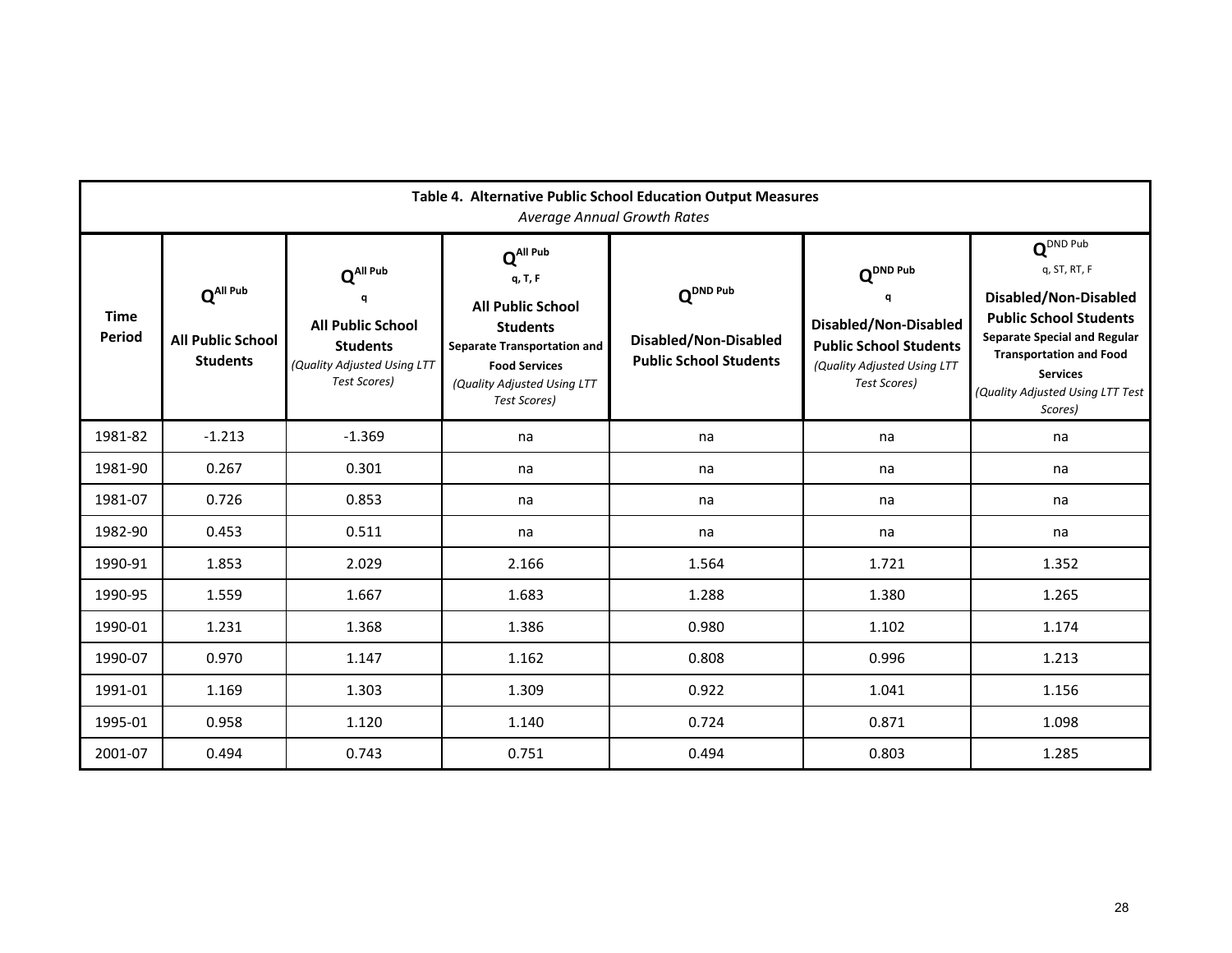| Table 5. Private School Student Enrollment <sup>1</sup><br>(Average Annual Growth Rates)                                                                                                                                                                                                                                           |                               |           |           |  |  |  |  |  |  |
|------------------------------------------------------------------------------------------------------------------------------------------------------------------------------------------------------------------------------------------------------------------------------------------------------------------------------------|-------------------------------|-----------|-----------|--|--|--|--|--|--|
|                                                                                                                                                                                                                                                                                                                                    | $K-12$<br>$9 - 12$<br>K-8     |           |           |  |  |  |  |  |  |
| 1981-82                                                                                                                                                                                                                                                                                                                            | <b>NA</b>                     | <b>NA</b> | <b>NA</b> |  |  |  |  |  |  |
| 1981-90                                                                                                                                                                                                                                                                                                                            | <b>NA</b>                     | <b>NA</b> | ΝA        |  |  |  |  |  |  |
| 1981-07                                                                                                                                                                                                                                                                                                                            | <b>NA</b>                     | <b>NA</b> | <b>NA</b> |  |  |  |  |  |  |
| 1982-90                                                                                                                                                                                                                                                                                                                            | ΝA                            |           |           |  |  |  |  |  |  |
| 1990-91                                                                                                                                                                                                                                                                                                                            | 2.82                          | 2.99      | 2.28      |  |  |  |  |  |  |
| 1990-95                                                                                                                                                                                                                                                                                                                            | 1.26                          | 1.38      | 0.86      |  |  |  |  |  |  |
| 1990-01                                                                                                                                                                                                                                                                                                                            | 1.21                          | 1.14      | 1.45      |  |  |  |  |  |  |
| 1990-07                                                                                                                                                                                                                                                                                                                            | 0.04                          | $-0.24$   | 0.88      |  |  |  |  |  |  |
| 1991-01                                                                                                                                                                                                                                                                                                                            | 1.05                          | 0.96      | 1.37      |  |  |  |  |  |  |
| 1995-01                                                                                                                                                                                                                                                                                                                            | 1.18                          | 0.94      | 1.94      |  |  |  |  |  |  |
| 2001-07                                                                                                                                                                                                                                                                                                                            | $-2.73$<br>$-2.08$<br>$-0.17$ |           |           |  |  |  |  |  |  |
| Source: National Center for Education Statistics, Private School Survey. Data obtained from the<br>Common Core of Data database http://nces.ed.gov/ccd/ for years 1989, 1991, 1993, 1995, 1997,<br>1999, 2001, 2003, 2005, and 2007. For 1990, 1992, 1994, 1996, 1998, 2000, 2002, 2004, and 2006<br>heau ers agulsy hetslooretrij |                               |           |           |  |  |  |  |  |  |

interpolated values are used.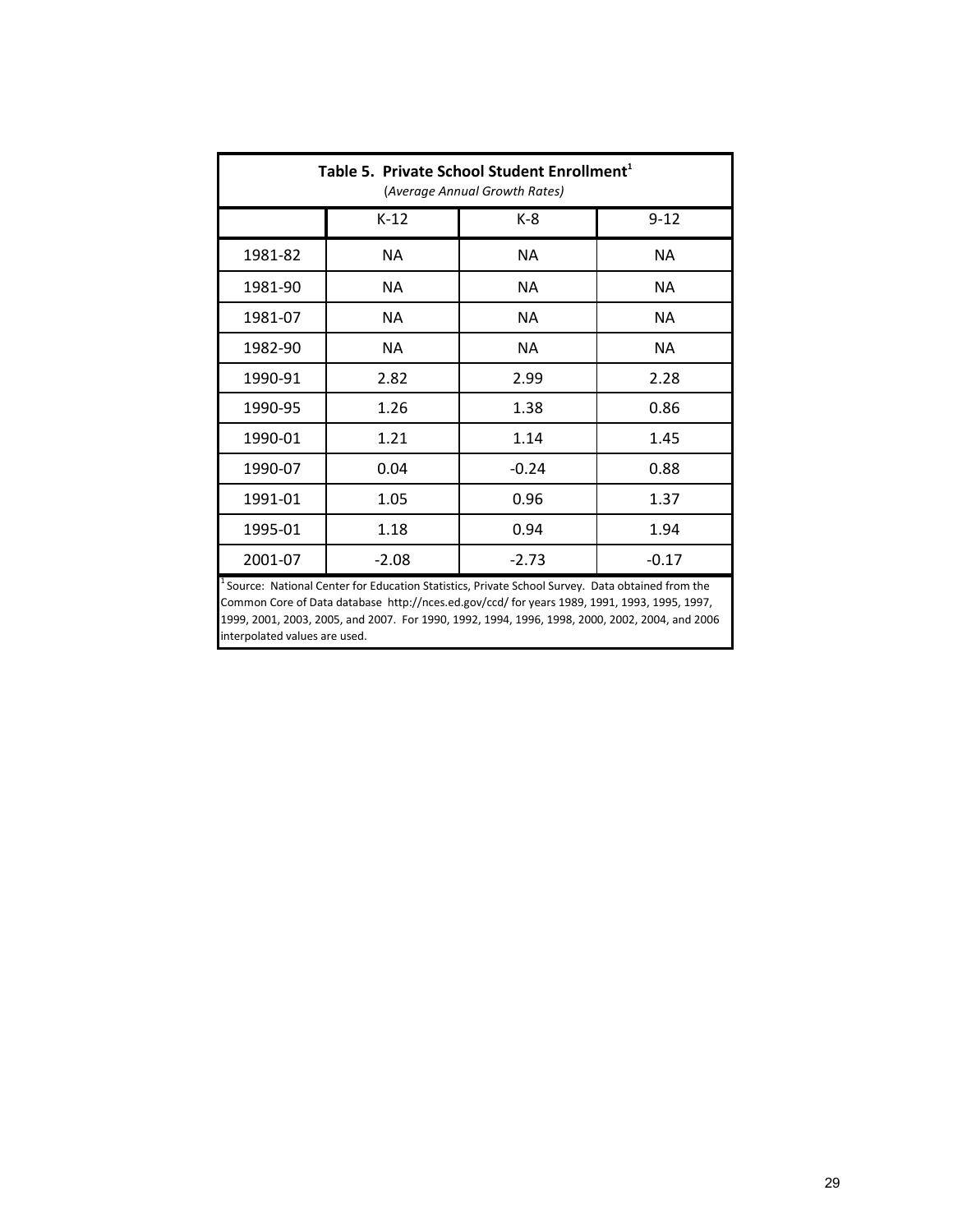| Table 6. Education Output Measures, Public School Grades K-12<br>Average Annual Percent Change and Differences in Acceleration, Selected Time Periods |                    |                    |                                                       |                                                 |                    |                    |                                                     |                                                 |                    |                    |                                                     |                                                 |
|-------------------------------------------------------------------------------------------------------------------------------------------------------|--------------------|--------------------|-------------------------------------------------------|-------------------------------------------------|--------------------|--------------------|-----------------------------------------------------|-------------------------------------------------|--------------------|--------------------|-----------------------------------------------------|-------------------------------------------------|
| <b>Measure</b>                                                                                                                                        | $(1990-01)$<br>(1) | $(2001-07)$<br>(2) | <b>Acceleration</b><br>$(2001-07)$ -<br>$(1990-2001)$ | Difference in<br><b>Acceleration</b><br>$(B-A)$ | $(1990-95)$<br>(1) | $(1995-01)$<br>(2) | <b>Acceleration</b><br>$(1995-01)$ -<br>$(1990-95)$ | Difference in<br><b>Acceleration</b><br>$(B-A)$ | $(1995-01)$<br>(1) | $(2001-07)$<br>(2) | <b>Acceleration</b><br>$(2001-07)$ -<br>$(1995-01)$ | Difference in<br><b>Acceleration</b><br>$(B-A)$ |
| A. Q <sup>All Pub</sup>                                                                                                                               | 1.23               | 0.49               | $-0.74$                                               |                                                 | 1.56               | 0.96               | $-0.60$                                             |                                                 | 0.96               | 0.49               | $-0.47$                                             |                                                 |
| B. QAll Pub<br>q                                                                                                                                      | 1.37               | 0.74               | $-0.63$                                               | 0.11                                            | 1.67               | 1.12               | $-0.55$                                             | 0.05                                            | 1.12               | 0.74               | $-0.38$                                             | 0.09                                            |
| A. Q <sup>All Pub</sup>                                                                                                                               | 1.23               | 0.49               | $-0.74$                                               |                                                 | 1.56               | 0.96               | $-0.60$                                             |                                                 | 0.96               | 0.49               | $-0.47$                                             |                                                 |
| B. QAll Pub<br>q, T, F                                                                                                                                | 1.39               | 0.75               | $-0.64$                                               | $0.10\,$                                        | 1.68               | 1.14               | $-0.54$                                             | 0.06                                            | 1.14               | 0.75               | $-0.39$                                             | 0.08                                            |
| A. Q <sup>All Pub</sup>                                                                                                                               | 1.23               | 0.49               | $-0.74$                                               |                                                 | 1.56               | 0.96               | $-0.60$                                             | 0.03                                            | 0.96               | 0.49               | $-0.47$                                             | 0.24                                            |
| $B. Q^{DND \text{ Pub}}$                                                                                                                              | 0.98               | 0.49               | $-0.49$                                               | 0.25                                            | 1.29               | 0.72               | $-0.57$                                             |                                                 | 0.72               | 0.49               | $-0.23$                                             |                                                 |
| A. Q <sup>All Pub</sup>                                                                                                                               | 1.23               | 0.49               | $-0.74$                                               |                                                 | 1.56               | 0.96               | $-0.60$                                             |                                                 | 0.96               | 0.49               | $-0.47$                                             | 0.40                                            |
| B. Q <sup>DND Pub</sup><br>q                                                                                                                          | 1.10               | 0.80               | $-0.30$                                               | 0.44                                            | 1.38               | 0.87               | $-0.51$                                             | 0.09                                            | 0.87               | 0.80               | $-0.07$                                             |                                                 |
| A. Q <sup>All Pub</sup>                                                                                                                               | 1.23               | 0.49               | $-0.74$                                               |                                                 | 1.56               | 0.96               | $-0.60$                                             |                                                 | 0.96               | 0.49               | $-0.47$                                             |                                                 |
| Q <sup>DND Pub</sup><br>B.<br>q, ST, RT, F                                                                                                            | 1.17               | 1.29               | 0.11                                                  | 0.85                                            | 1.27               | 1.10               | $-0.17$                                             | 0.43                                            | 1.10               | 1.29               | 0.19                                                | 0.66                                            |
| A. QAll Pub<br>q                                                                                                                                      | 1.37               | 0.74               | $-0.63$                                               | 0.14                                            | 1.67               | 1.12               | $-0.55$                                             | $-0.02$                                         | 1.12               | 0.74               | $-0.38$                                             | 0.15                                            |
| B. Q <sup>DND Pub</sup>                                                                                                                               | 0.98               | 0.49               | $-0.49$                                               |                                                 | 1.29               | 0.72               | $-0.57$                                             |                                                 | 0.72               | 0.49               | $-0.23$                                             |                                                 |
| A. QAll Pub<br>q                                                                                                                                      | 1.37               | 0.74               | $-0.63$                                               | 0.33                                            | 1.67               | 1.12               | $-0.55$                                             | 0.04                                            | 1.12               | 0.74               | $-0.38$                                             | 0.31                                            |
| Q <sup>DND Pub</sup><br>B.<br>q                                                                                                                       | 1.10               | 0.80               | $-0.30$                                               |                                                 | 1.38               | 0.87               | $-0.51$                                             |                                                 | 0.87               | 0.80               | $-0.07$                                             |                                                 |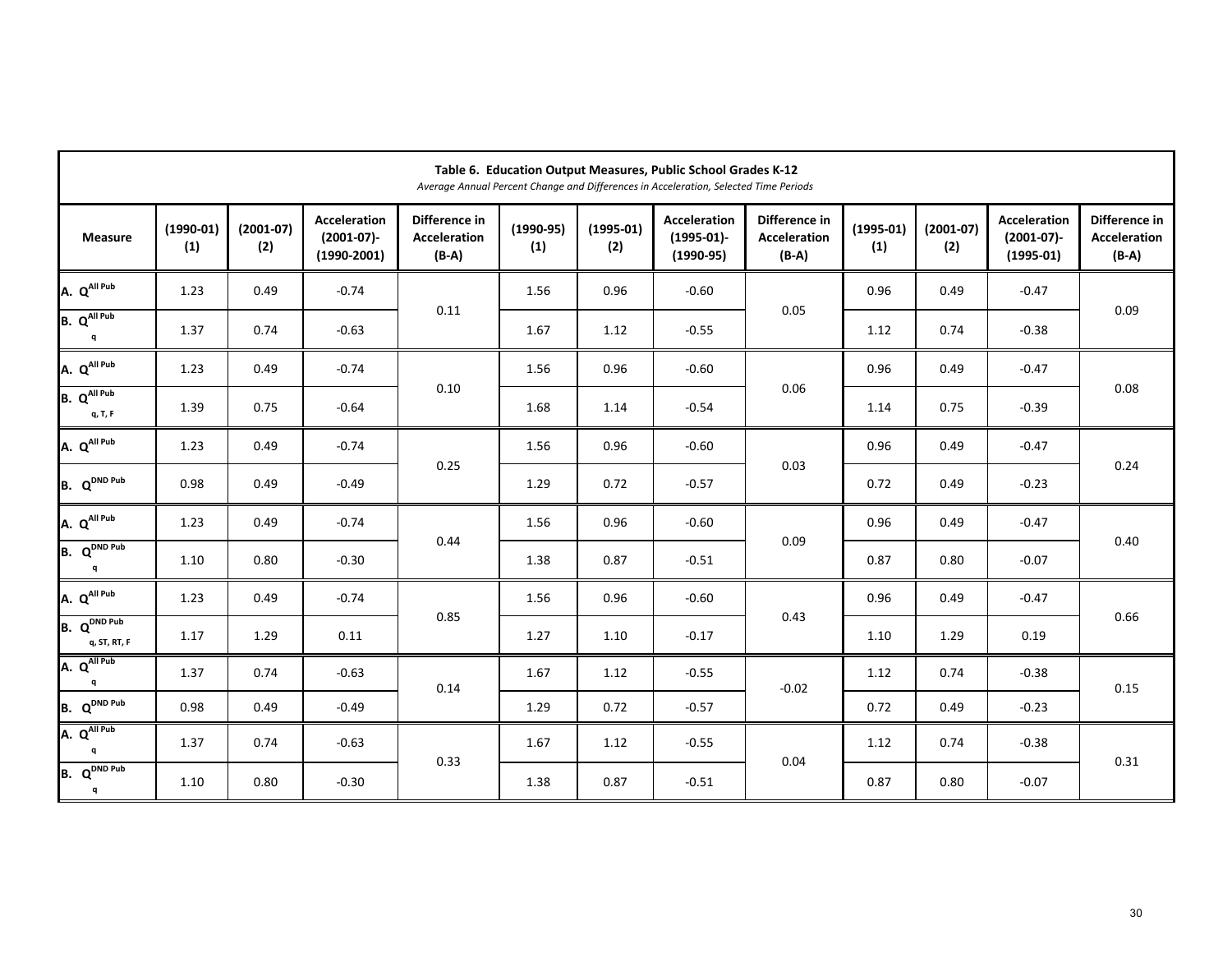| Table 6. Education Output Measures, Public School Grades K-12<br>Average Annual Percent Change and Differences in Acceleration, Selected Time Periods |                    |                    |                                                       |                                                 |                    |                    |                                                     |                                                 |                    |                    |                                                     |                                                 |
|-------------------------------------------------------------------------------------------------------------------------------------------------------|--------------------|--------------------|-------------------------------------------------------|-------------------------------------------------|--------------------|--------------------|-----------------------------------------------------|-------------------------------------------------|--------------------|--------------------|-----------------------------------------------------|-------------------------------------------------|
| <b>Measure</b>                                                                                                                                        | $(1990-01)$<br>(1) | $(2001-07)$<br>(2) | <b>Acceleration</b><br>$(2001-07)$ -<br>$(1990-2001)$ | Difference in<br><b>Acceleration</b><br>$(B-A)$ | $(1990-95)$<br>(1) | $(1995-01)$<br>(2) | <b>Acceleration</b><br>$(1995-01)$ -<br>$(1990-95)$ | Difference in<br><b>Acceleration</b><br>$(B-A)$ | $(1995-01)$<br>(1) | $(2001-07)$<br>(2) | <b>Acceleration</b><br>$(2001-07)$ -<br>$(1995-01)$ | Difference in<br><b>Acceleration</b><br>$(B-A)$ |
| A. QAII Pub<br>q                                                                                                                                      | 1.37               | 0.74               | $-0.63$                                               | 0.74                                            | 1.67               | 1.12               | $-0.55$                                             | 0.38                                            | 1.12               | 0.74               | $-0.38$                                             | 0.57                                            |
| $Q^{DND\ Pub}$<br>B.<br>q, ST, RT, F                                                                                                                  | 1.17               | 1.29               | 0.11                                                  |                                                 | 1.27               | 1.10               | $-0.17$                                             |                                                 | 1.10               | 1.29               | 0.19                                                |                                                 |
| A. QAll Pub<br>q, T, F                                                                                                                                | 1.39               | 0.75               | $-0.64$                                               |                                                 | 1.68               | 1.14               | $-0.54$                                             | $-0.03$                                         | 1.14               | 0.75               | $-0.39$                                             |                                                 |
| B. Q <sup>DND Pub</sup>                                                                                                                               | 0.98               | 0.49               | $-0.49$                                               | 0.15                                            | 1.29               | 0.72               | $-0.57$                                             |                                                 | 0.72               | 0.49               | $-0.23$                                             | 0.16                                            |
| A. Q <sup>All Pub</sup><br>q, T, F                                                                                                                    | 1.39               | 0.75               | $-0.64$                                               |                                                 | 1.68               | 1.14               | $-0.54$                                             | 0.03                                            | 1.14               | 0.75               | $-0.39$                                             | 0.32                                            |
| Q <sup>DND Pub</sup><br>B.<br>q                                                                                                                       | 1.10               | 0.80               | $-0.30$                                               | 0.34                                            | 1.38               | 0.87               | $-0.51$                                             |                                                 | 0.87               | 0.80               | $-0.07$                                             |                                                 |
| A. Q <sup>All Pub</sup><br>q, T, F                                                                                                                    | 1.39               | 0.75               | $-0.64$                                               |                                                 | 1.68               | 1.14               | $-0.54$                                             |                                                 | 1.14               | 0.75               | $-0.39$                                             |                                                 |
| B. Q <sup>DND Pub</sup><br>q, ST, RT, F                                                                                                               | 1.17               | 1.29               | 0.11                                                  | 0.75                                            | 1.27               | 1.10               | $-0.17$                                             | 0.37                                            | 1.10               | 1.29               | 0.19                                                | 0.58                                            |
| A. Q <sup>DND Pub</sup>                                                                                                                               | 0.98               | 0.49               | $-0.49$                                               |                                                 | 1.29               | 0.72               | $-0.57$                                             |                                                 | 0.72               | 0.49               | $-0.23$                                             |                                                 |
| Q <sup>DND Pub</sup><br>B.<br>a                                                                                                                       | 1.10               | 0.80               | $-0.30$                                               | 0.19                                            | 1.38               | 0.87               | $-0.51$                                             | 0.06                                            | 0.87               | 0.80               | $-0.07$                                             | 0.16                                            |
| A. Q <sup>DND Pub</sup>                                                                                                                               | 0.98               | 0.49               | $-0.49$                                               | 0.60                                            | 1.29               | 0.72               | $-0.57$                                             | 0.40                                            | 0.72               | 0.49               | $-0.23$                                             | 0.41                                            |
| B. Q <sup>DND Pub</sup><br>q, ST, RT, F                                                                                                               | 1.17               | 1.29               | 0.11                                                  |                                                 | 1.27               | 1.10               | $-0.17$                                             |                                                 | 1.10               | 1.29               | 0.19                                                |                                                 |
| A. Q <sup>DND Pub</sup>                                                                                                                               | 1.10               | 0.80               | $-0.30$                                               | 0.41                                            | 1.38               | 0.87               | $-0.51$                                             | 0.34                                            | 0.87               | 0.80               | $-0.07$                                             | 0.26                                            |
| B. Q <sup>DND Pub</sup><br>q, ST, RT, F                                                                                                               | 1.17               | 1.29               | 0.11                                                  |                                                 | 1.27               | 1.10               | $-0.17$                                             |                                                 | 1.10               | 1.29               | 0.19                                                |                                                 |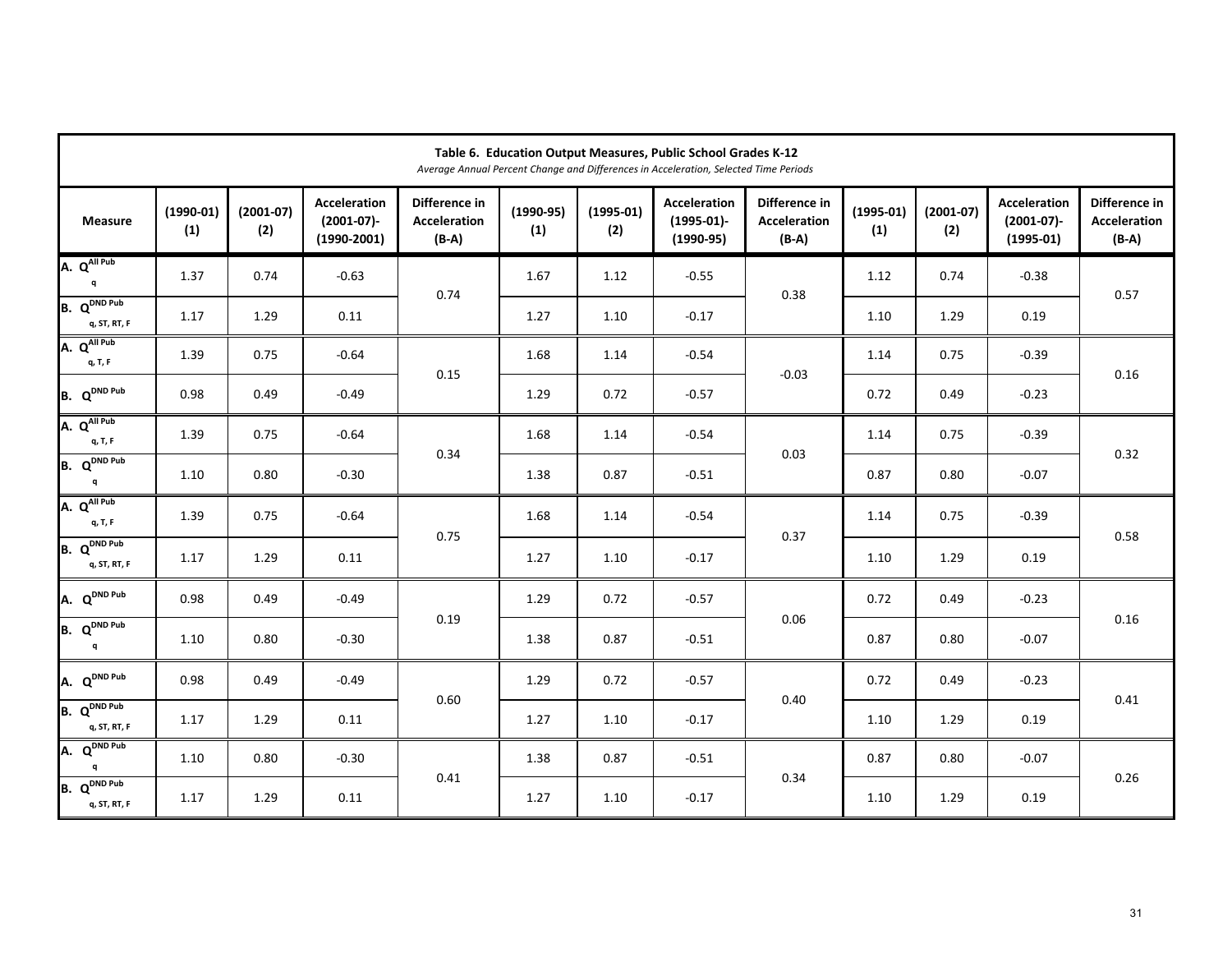## References

- American Institutes for Research, Center for Special Education Finance, Special Education Expenditures Project, "Total Expenditures for Students with Disabilities, 1999-2000: Spending Variation by Disability," Report 5, June 2003.
- American Institutes for Research, Center for Special Education Finance, Special Education Expenditure Project, "What Are We Spending on Transportation Services for Students with Disabilities, 1999- 2000," Report 3, November 2002.
- Atkinson Commission. *Atkinson Review: Final Report, Measurement of Government Output and Productivity for the National Accounts*, Palgrave Macmillan, Hampshire, England, January, 2005.
- Baird, Allan, Joseph Haynes, Fiona Massey and Richard Wild, "Public Service Output, Input and Productivity: Education," UK Centre for the Measurement of Government Activity, Office for National Statistics, Edition No. 4, November 2010.
- Fraumeni, Barbara M, Marshall B. Reinsdorf, Brooks B. Robinson and Matthew P. Williams, "Price and Real Output Measures for the Education Function of Government: Exploratory Estimates for Primary and Secondary Education," Working Paper 14099, National Bureau of Economic Research, June 2008.
- Moore, M.T., Strang, E.W., Schwartz, M. and Braddock, M. (1988), "Patterns in Special Education Service Delivery and Cost," Washington D.C.: Decision Resources Corp. (ERIC Document Reproduction Service No. ED 303 027)
- Murnane, Richard J., Stuart Newstead and Randall J. Olsen, "Comparing Public and Private Schools: The Puzzling Role of Selectivity Bias," *Journal of Business & Economic Statistics*, Vol. 3, No. 1 (Jan., 1985).
- OECD, "Towards Measuring Education and Health Volume Output: An OECD Handbook," September 2007.
- Office for National Statistics, "The ONS Productivity Handbook: A Statistical Overview and Guide," edited by Dawn Camus, Palgrave MacMillan, Hampshire, England, 2007.